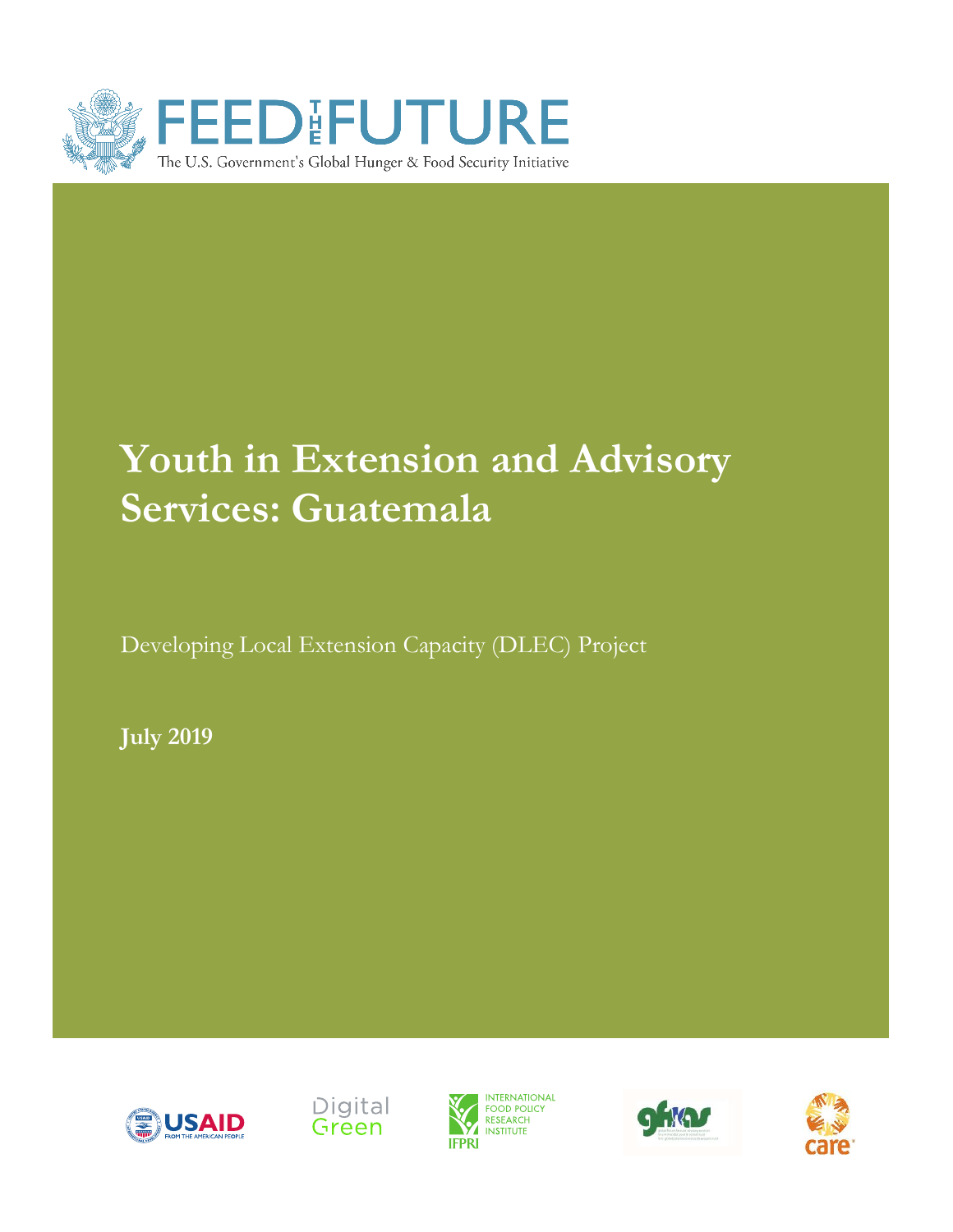Suggested citation: Chaisson-Cardenas, J.-P. (2019). Youth in Extension and Advisory Services: Guatemala. Developing Local Extension Capacity Project. USAID, Washington D.C.

Acknowledgements

This analysis was compiled for the DLEC project under USAID Cooperative Agreement No. AID-OAA-L-16-0002.

*This report is made possible by the generous support of the American people through the United States Agency for International Development (USAID). The contents are the responsibility of Digital Green and do not necessarily reflect the views of USAID or the United States Government.*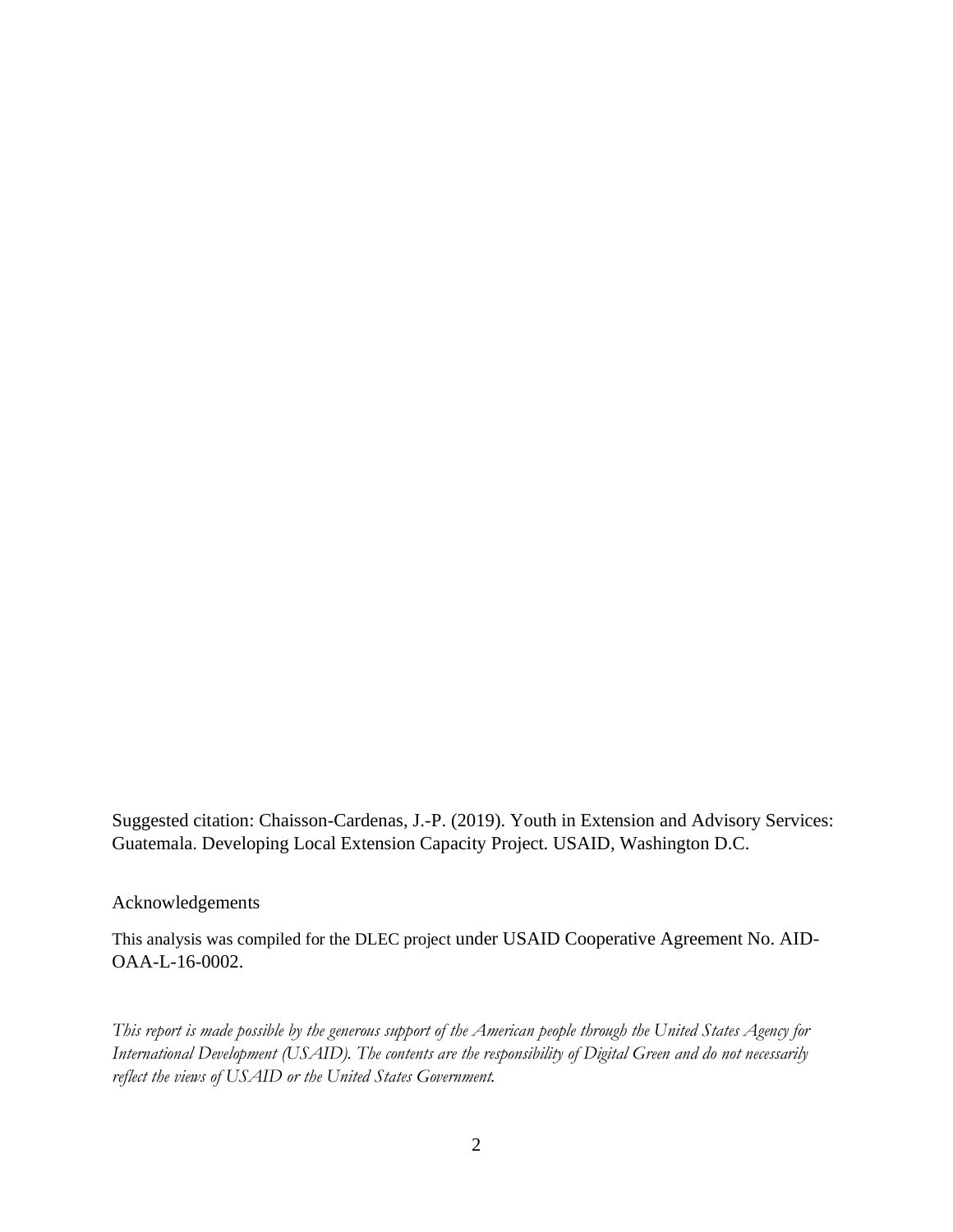# Acronyms

| 4-H or 4-S     | Extension Youth Development Program                              |
|----------------|------------------------------------------------------------------|
| <b>AMER</b>    | Municipal Rural Extension Agencies                               |
| <b>CADER</b>   | Rural Development Learning Centers                               |
| <b>CONASAN</b> | National Food Security and Nutrition Council                     |
| <b>CONJUVE</b> | Presidential Youth Council                                       |
| <b>CRS</b>     | <b>Catholic Relief Services</b>                                  |
| <b>DICORER</b> | Rural Extension National Coordinating Body                       |
| <b>DLEC</b>    | Developing Local Extension Capacity                              |
| EAS            | <b>Extension and Advisory Services</b>                           |
| EJR            | National Rural Youth Strategy                                    |
| <b>FAO</b>     | Food and Agriculture Organization                                |
| <b>FUDI</b>    | Foundation for Comprehensive Growth                              |
| GDP            | <b>Gross Domestic Product</b>                                    |
| <b>GFRAS</b>   | Global Forum for Rural Advisory Services                         |
| <b>ICTA</b>    | Institute of Agricultural Science and Technology                 |
| <b>MAGA</b>    | Ministry of Agriculture, Livestock, and Nutrition                |
| <b>MEN</b>     | Ministry of Education NGO Nongovernmental Organization           |
| <b>PLANOCC</b> | Food Security Plan for the Western Highlands                     |
| <b>PYD</b>     | Positive Youth Development                                       |
| <b>SNER</b>    | National Rural Extension System                                  |
| <b>TCE</b>     | Tribal Colleges and Universities                                 |
| <b>UNESCO</b>  | United Nations Educational, Scientific and Cultural Organization |
| <b>USAID</b>   | United States Agency for International Development               |
| <b>USDA</b>    | United States Department of Agriculture                          |
| <b>WVG</b>     | World Vision Guatemala                                           |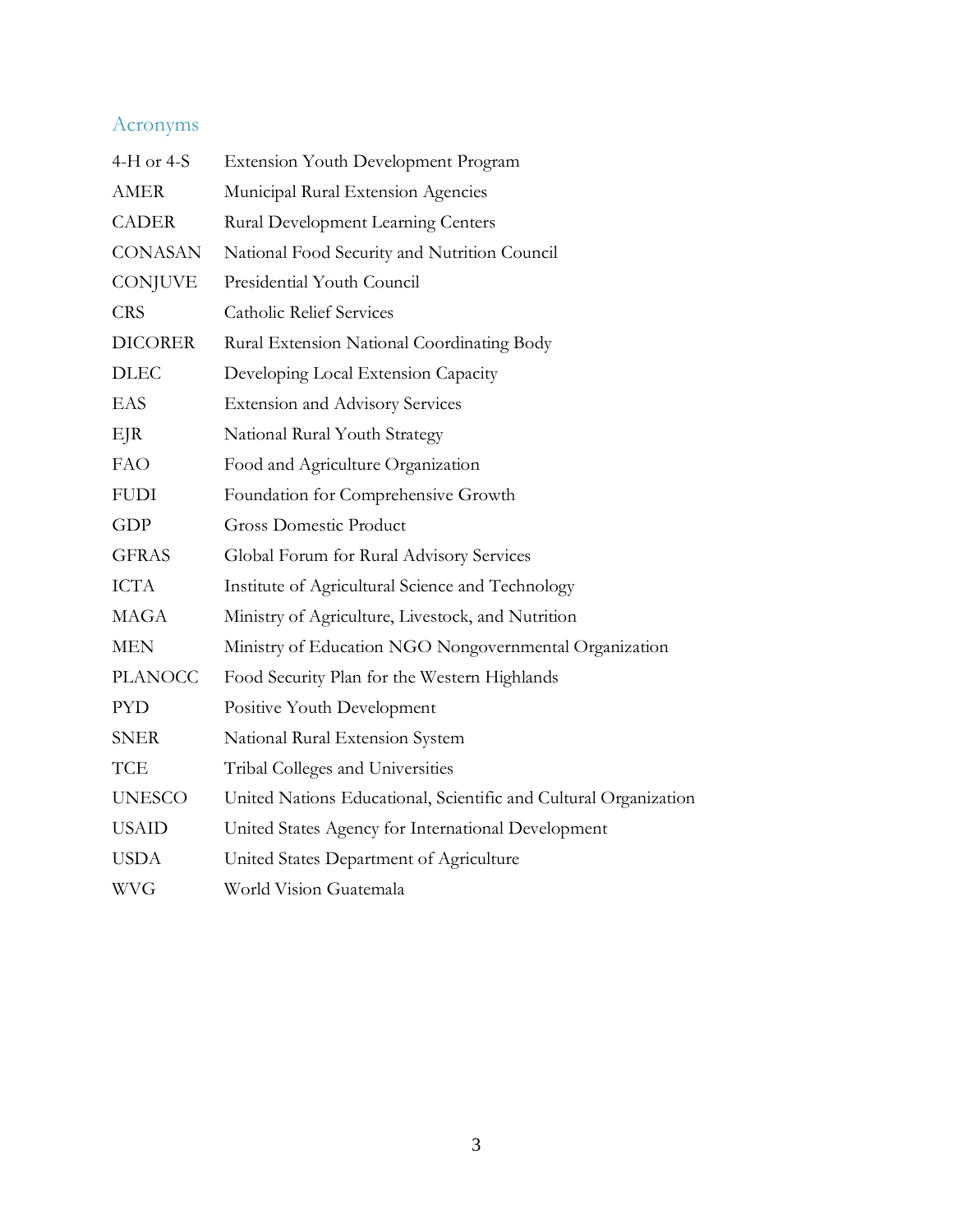## **Table of Contents**

## <span id="page-3-0"></span>**Background and Context**

Approximately 88 percent of the world's 1.2 billion youth (ages 15-24 as defined by the UN) live in developing countries. By 2050, the global population of youth is projected to rise to 1.8 billion, with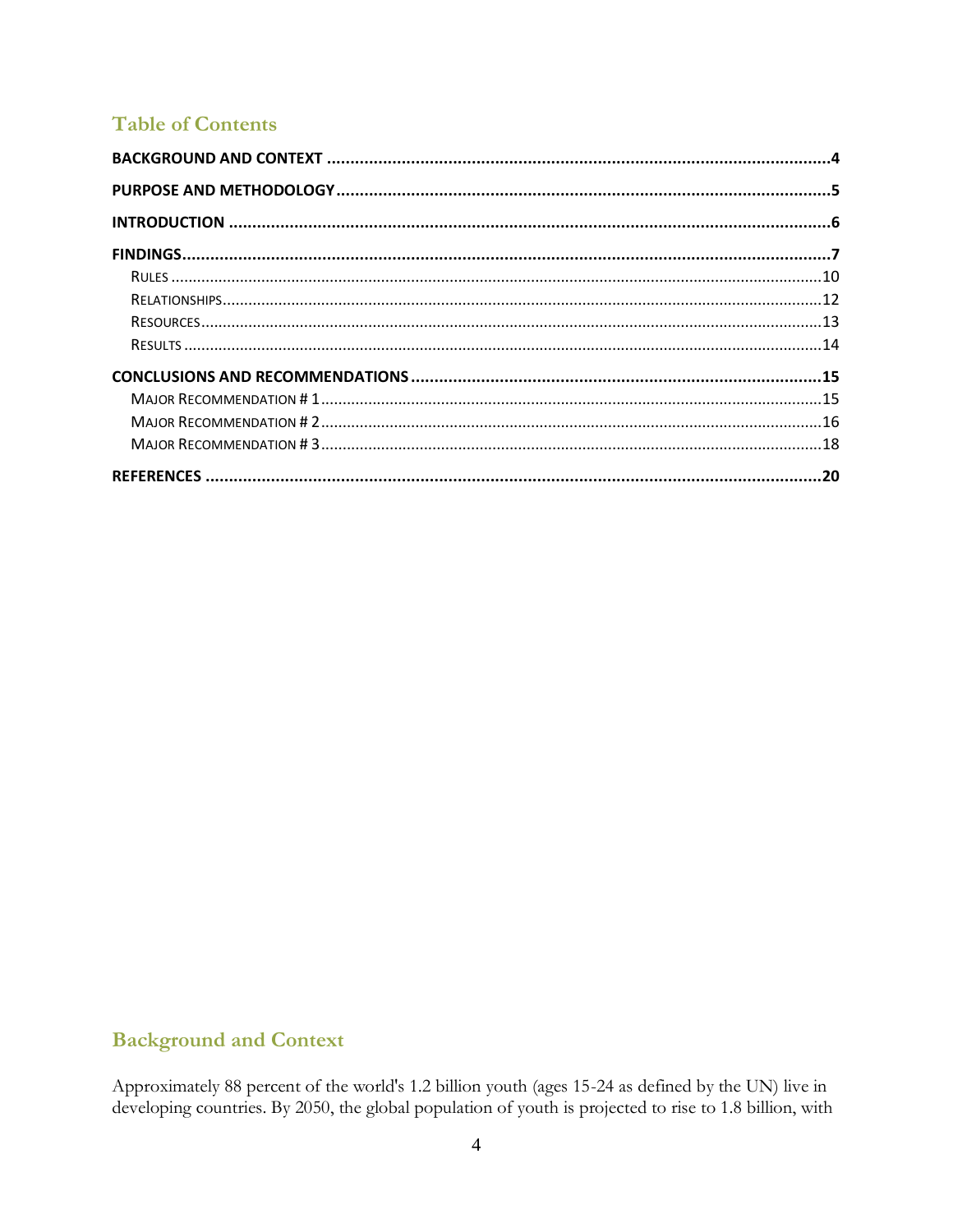35 percent of that estimated to live on the African continent. This presents a challenge to many developing countries, given the need to create economic opportunities for this growing segment of the population. According to the World Bank, even if countries had suitable conditions for growth and economic transformation, the job market in developing countries could not absorb the growing number of young people projected to become eligible for jobs. In addition to the youth bulge, meeting the growing global demand for food and nutrition also presents a challenge, with some estimates citing a need to increase food availability by 70-100 percent. At the same time, factors such as an increasingly globalized and connected world, higher global incomes, urbanization and widespread access to digital tools are creating new opportunities in agri-food systems for both youth and other rural actors. Tapping into the potential of youth and creating opportunities for them in agriculture, including in extension and advisory services (EAS), will be key to meeting global food and nutrition needs as well as achieving the Sustainable Development Goals (SDGs) and Feed the Future's Food Secure 2030 vision.

Governments, bilateral and multilateral aid agencies, private sector agri-food companies and educational institutions have all recognized and emphasized the importance of youth in the global economy, and especially farming and food systems, as a major driver of the economy and contributor to agricultural transformation. However, young people face many barriers within agriculture, such as access to land, finance, education, and adequate skills. Additionally, climate change, rural to urban migration trends, and increasing population pressures on land will make agriculture even more challenging in the future. Agricultural extension and advisory services present a unique opportunity to engage youth as both recipients and providers of these services.

Agricultural extension and advisory services present a unique opportunity to engage youth as both recipients and providers of these services. EAS has an important role to play in youth and leadership development throughout the education system, not just when young people enter the job market. The United States Agency for International Development (USAID) funded Feed the Future Developing Local Extension Capacity (DLEC) to target Feed the Future countries to measurably improve extension programs, policies and services by creating locally-tailored, partnership-based solutions and by mobilizing active communities of practice to advocate for scaling proven approaches. The five-year (2016-2021) project is designed to diagnose, test and share best-fit solutions for agricultural extension systems and services across the Feed the Future countries. Led by Digital Green in partnership with Care International, the International Food Policy Research Institute and the Global Forum for Rural Advisory Services, DLEC is an action-oriented, evidencebased learning project that generates evidence through diagnostic studies and engagement activities, which in turn are used as a catalyst for mobilizing global and country-level communities of practice to advocate for improved EAS. This report on youth in extension and advisory services in Rwanda is one such diagnostic study.

## <span id="page-4-0"></span>**Purpose and Methodology**

The overall objective of this youth in extension diagnostic study is to design an pilot engagement in Guatemala and one or two other Feed the Future countries to support and strengthen the inclusion of youth in extension – both as providers and recipients of extension services –as a mechanism to both improve the economic opportunities and livelihoods of youth and increase the effectiveness of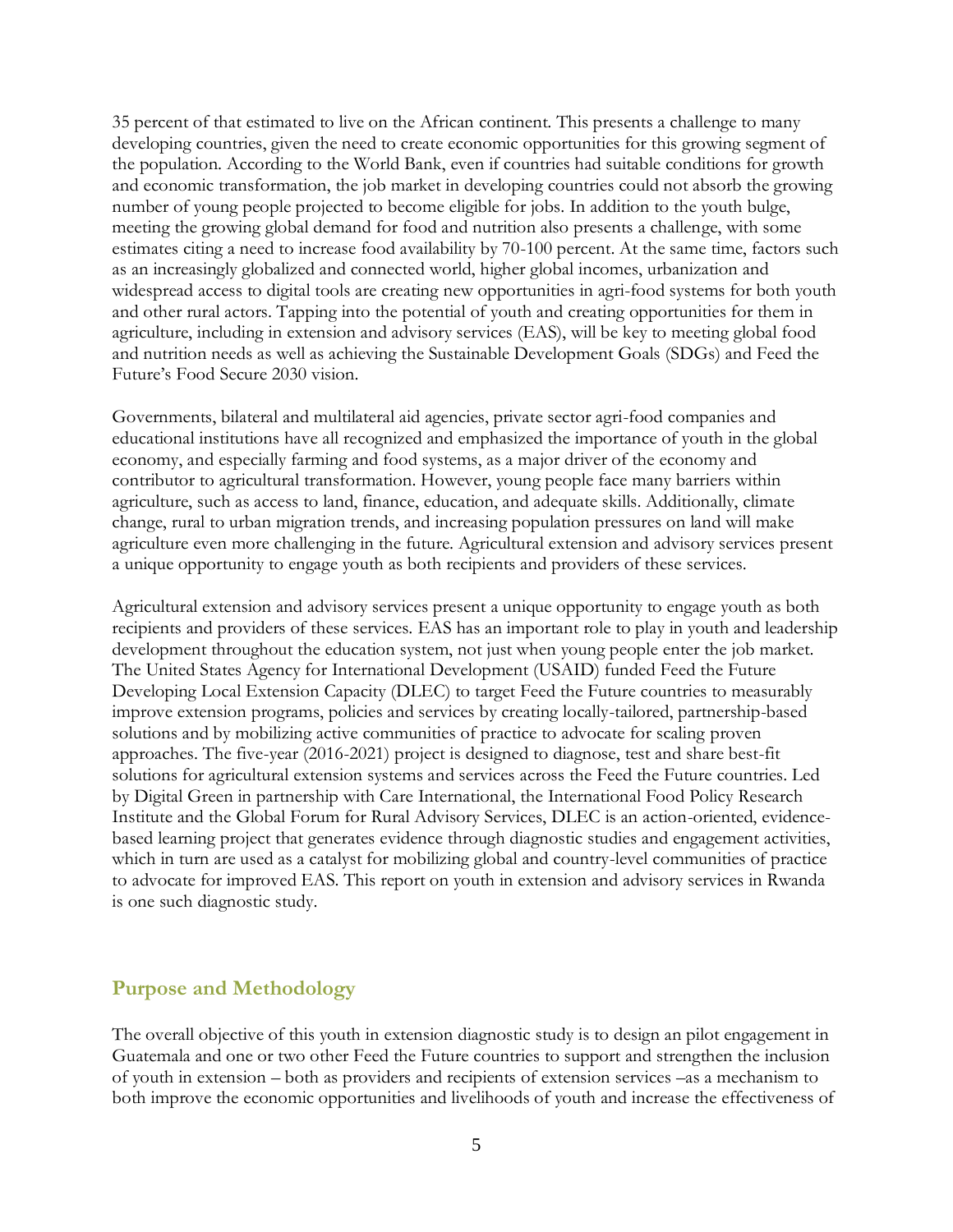extension and advisory service systems. In Phase 1, DLEC engaged with USAID country missions that identified engaging youth in agricultural extension as a strategic priority for economic growth and investment. DLEC then identified several countries in which there is buy-in and support from USAID missions to conduct a diagnostic to develop concrete recommendations for a youth-focused engagement. These countries included Guatemala, Niger, and Rwanda.

For Phase 2, the output is this report. DLEC conducted a landscape analysis, employing a local systems approach and utilizing USAID's "5Rs Framework" (Gray et al., 2018) to analyze the *roles* of certain actors that form a network of *relationships* whose interactions depend on *resources* and produce *results* for youth in EAS. The process of transforming resources into results via interactions of system actors is governed by *rules*.

Methodologies for obtaining the information for this report included literature review, key informant interviews, and field and site visits to view programs and talk to stakeholders. Key informants included USAID country partners, government agencies, private sector and civil society that focus on youth in extension. USAID Mission representatives were interviewed to understand Mission priorities for current projects and the Mission country development cooperation strategy (CDCS) as they relate to youth engagement in extension and ongoing or planned programs addressing youth in extension. The report is not meant to give an account of all initiatives in youth and agricultural extension but rather to present a sample of such initiatives, including ones from all the main different types of actors: donor-funded projects, government agencies, educational institutions, international organizations, national and local NGOs, producer organizations and the private sector.

Finally, in Phase 3, DLEC will co-design and launch an engagement with the Guatemala Mission that is customized to the country contexts to meet the Mission's needs and DLEC's strategic objectives.

## <span id="page-5-0"></span>**Introduction**

Guatemala has the highest population in Central America, with an estimated 16.5 million people. Of those, 60 percent identify as Mestizos (mixed indigenous and European/Spanish - in local Spanish called Ladino) and 39 percent as pure Maya Indians. Guatemalans speak 23 distinct languages. Women make up 51 percent of the general population and 52 percent of the rural population. Guatemala has the highest fertility rate in Latin America at almost three children per women. This is due in part to high incidences of teen pregnancy and early marriage (30 percent of women marry by age 18) and will continue to skew the population distribution young.

Guatemala is a patriarchal and male-dominated society, characterized by the historical exclusion of indigenous populations in general and women in particular. Gender inequality gaps are present in all sectors and domains, with broad impacts on decision-making at the household and community level, political and social participation and leadership, access to assets and resources, and the distribution of domestic and reproductive work and time use (Landa Ugarte, Salazar, Quintana, & Herrera-Molina, 2018; Youth and Gender Justice Project, 2017).

As defined by United Nations Educational, Scientific and Cultural Organization (UNESCO), youth is the period of transition from the dependence of childhood to adulthood's independence. The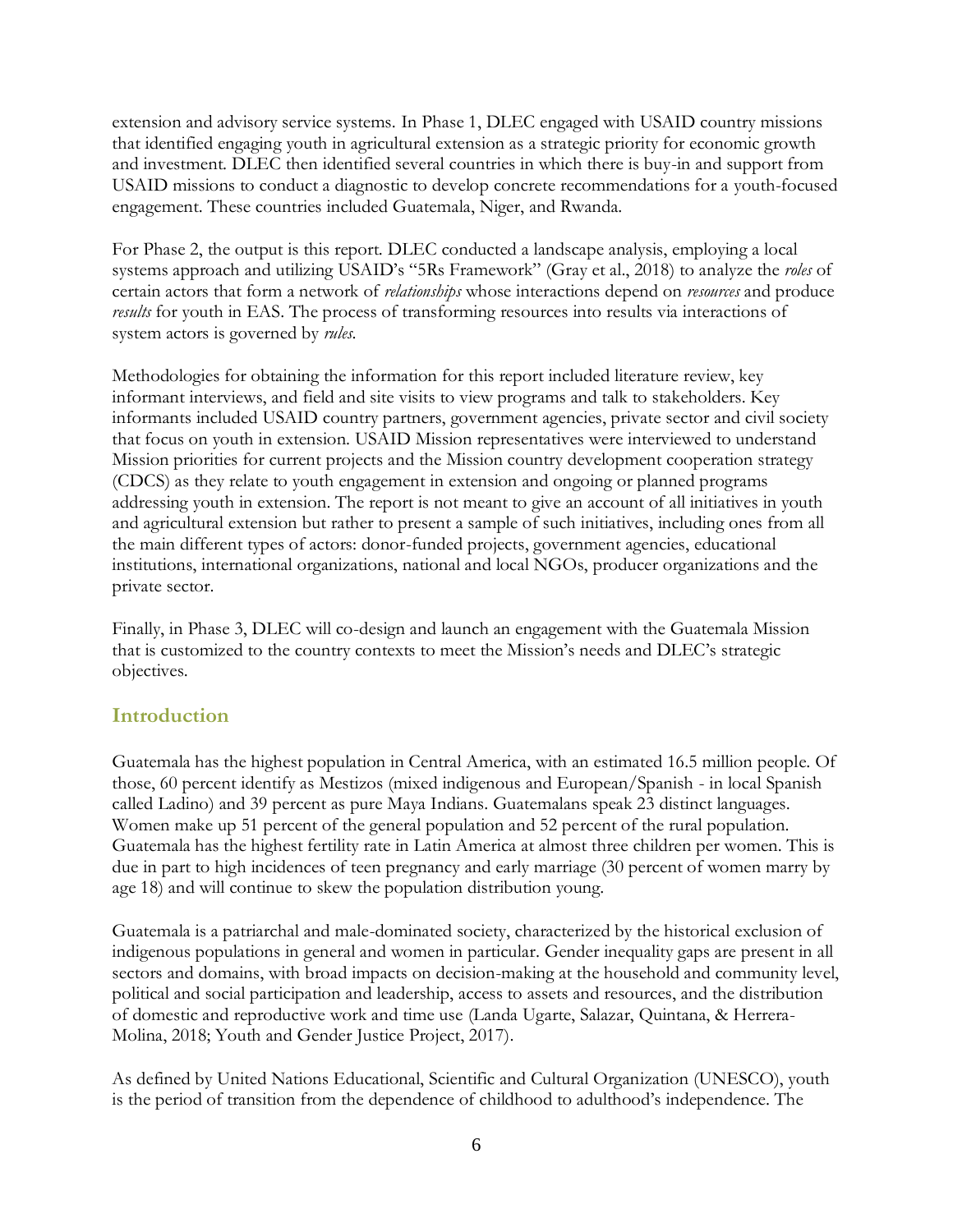youth population in Guatemala (defined as 8-24 years) is 55 percent, of which 55 percent are under 19, and 35 percent are under the age of 14 (CIA, 2019). Guatemala thus has very youthful demographics, with a significant bubble of young people set to enter the labor market every year. Some economists argue that changes in age structure mark the onset of a period in which the proportion of people in potentially productive ages grows steadily relative to the number of people in potentially unproductive (inactive) ages. They call this period the demographic dividend or demographic bonus. Whether valid or not, this is a limited window of opportunity which could be capitalized upon to educate a young demographic group. In contrast, if not acted upon, the demographic bonus could become a drag in future years as a young population age without education or secure jobs.

Guatemala has one of the highest rates of income inequality in the hemisphere. More than half the population lives in poverty, as poverty rates have significantly increased since 2006. The creation of new employment or business opportunities in rural areas is not keeping pace with the country's young population, which results in inadequate educational and job opportunities. Thus youth are vulnerable to the lure of organized crime groups and the push to emigrate legal and illegally to Mexico, the United States, and Canada (Save the Children & USAID, 2018; Schenck, 2011; USAID, 2012a).

The report uses positive youth development (PYD) as the basis for working with youth in extension and advisory services. PYD is an intentional, prosocial approach that engages youth within their communities, schools, organizations, peer groups, and families in a manner that is productive and constructive; recognizes, utilizes, and enhances young people's strengths; and promotes positive outcomes for young people by providing opportunities, fostering positive relationships, and furnishing the support needed to build on their leadership strengths (Youth.gov, 2019). PYD can be divided into eight key practices, including 1) Physical and psychological safety; 2) Appropriate structure; 3) Supportive relationships; 4) Opportunities to belong; 5) Positive social norms; 6) Support for efficacy and mattering; 7) Opportunities for skill-building; and 8) Integration of family, school, and community efforts (U.S. Department of Health & Human Services, 2018; USAID, 2012b).

## <span id="page-6-0"></span>**Findings**

We reviewed the involvement of 51 individuals from 19 different initiatives serving youth via EAS. A given initiative may have several partners at the funding, or community level, which will lead to some replication in this report. Initiatives could be co-considered USAID and Ministry of Agriculture, Livestock, and Nutrition (MAGA) programs or projects, as well as donor-funded projects, international organizations, government agencies, international and national NGOs, private companies, producer organizations, and educational organizations (Table 1). The review for each initiative included staff and stakeholder interviews, material review (e.g., websites, program development materials, and reports). Because there was considerable replication as well as variation in how the different initiatives organized themselves, were funded, maintained stakeholder data, and addressed youth in rural areas and agriculture, we provide Table 2 which organizes the initiatives into six mutually-exclusive approach types:

## **Table 1. Types of Organizations Assessed**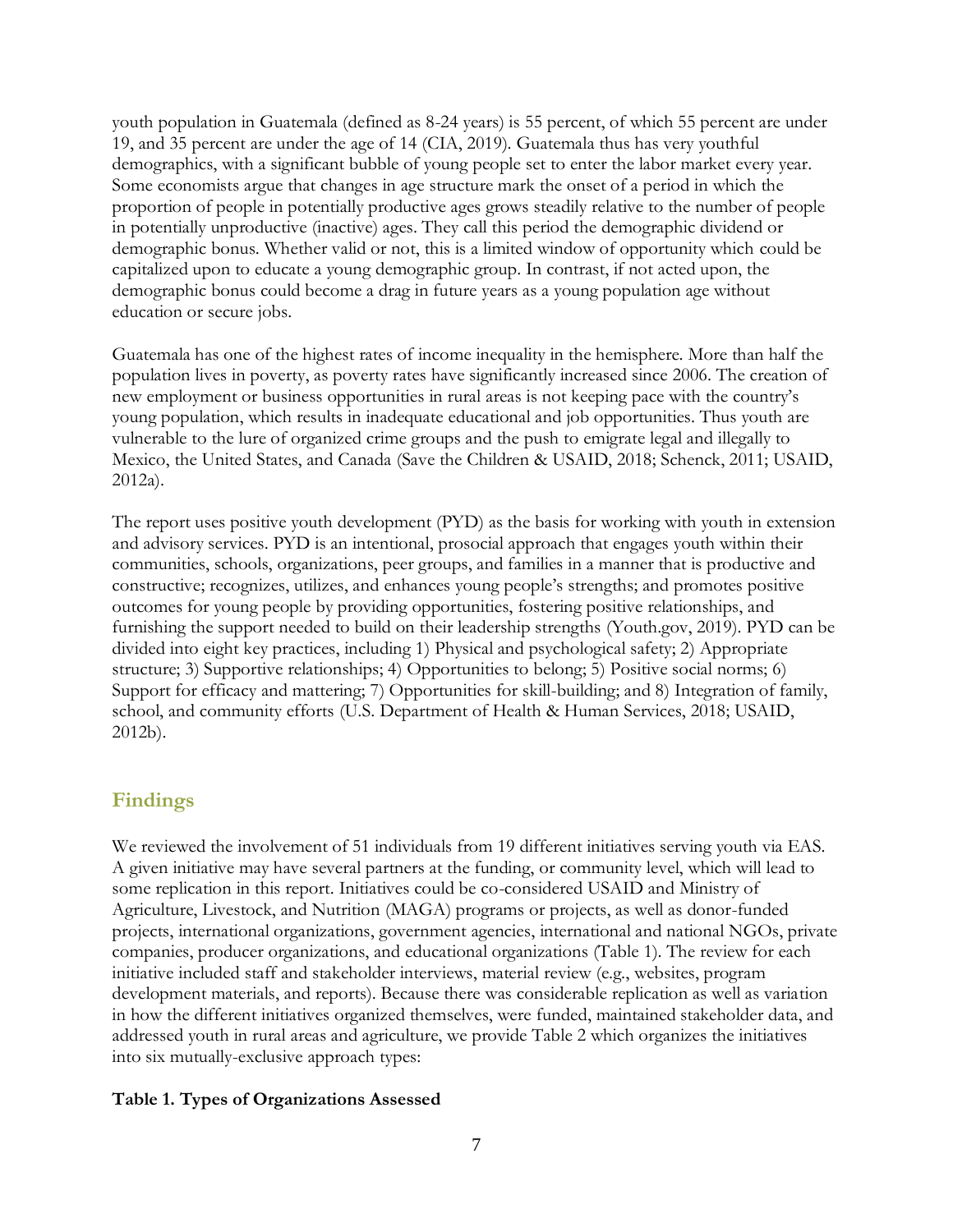| Organization type                    | Number |
|--------------------------------------|--------|
| USAID projects $*$                   |        |
| Other donor or multi-donor projects* |        |
| Government agencies*                 |        |
| Private-sector companies*            | 2      |
| National NGOs*                       |        |
| Producer organizations*              |        |
| <b>Educational</b> institutions      |        |
| International NGOs*                  |        |
| Total organizations (non-replicated) | 19     |

*\*Some replication exists where multiple partners are involved in the initiative* 

## **Table 2. Main Approach that the Initiative Used to Address Youth in Agriculture Issues**

| Approach                                                             | Number |
|----------------------------------------------------------------------|--------|
| Initiative focuses entirely on youth and agriculture                 |        |
| Initiative focuses solely on youth but includes sectors outside      | っ      |
| agriculture                                                          |        |
| Initiative has a Positive Youth Development (PYD) in agriculture     |        |
| component                                                            |        |
| Initiative is primarily focused in agriculture, but youth comprise a | 16     |
| large number of the participants                                     |        |
| Youth in agriculture is a cross-cutting issue                        |        |
| No particular focus on youth                                         |        |
| Total                                                                | 19     |

As mentioned above, the findings are organized using USAID's 5Rs Framework (Gray et al., 2018). The 5Rs represent the *roles* of certain actors that form a network of *relationships* whose interactions depend on *resources* and produce *results* for youth in EAS. The process of transforming resources into results via interactions of system actors is governed by *rules*. Since this helps to set the frame, we include it early in the findings.

## **Roles**

The first "R" examines what roles government ministries and agencies, educational and research institutions, private sector and civil society play in engaging and employing youth in agricultural extension.

The assessment showed that Guatemalan extension efforts were usually organized into at least four major but uncoordinated sectors:

• **Private.** A private extension effort is led by ag-business in its most generic sense. These efforts focus on product-related research, education and extension assistance services to its growers, partners and, in some cases, to small, unaffiliated growers. There is some support to youth via NGOs or cooperatives sponsored by private businesses, but this support contains no articulated youth development strategies or approaches.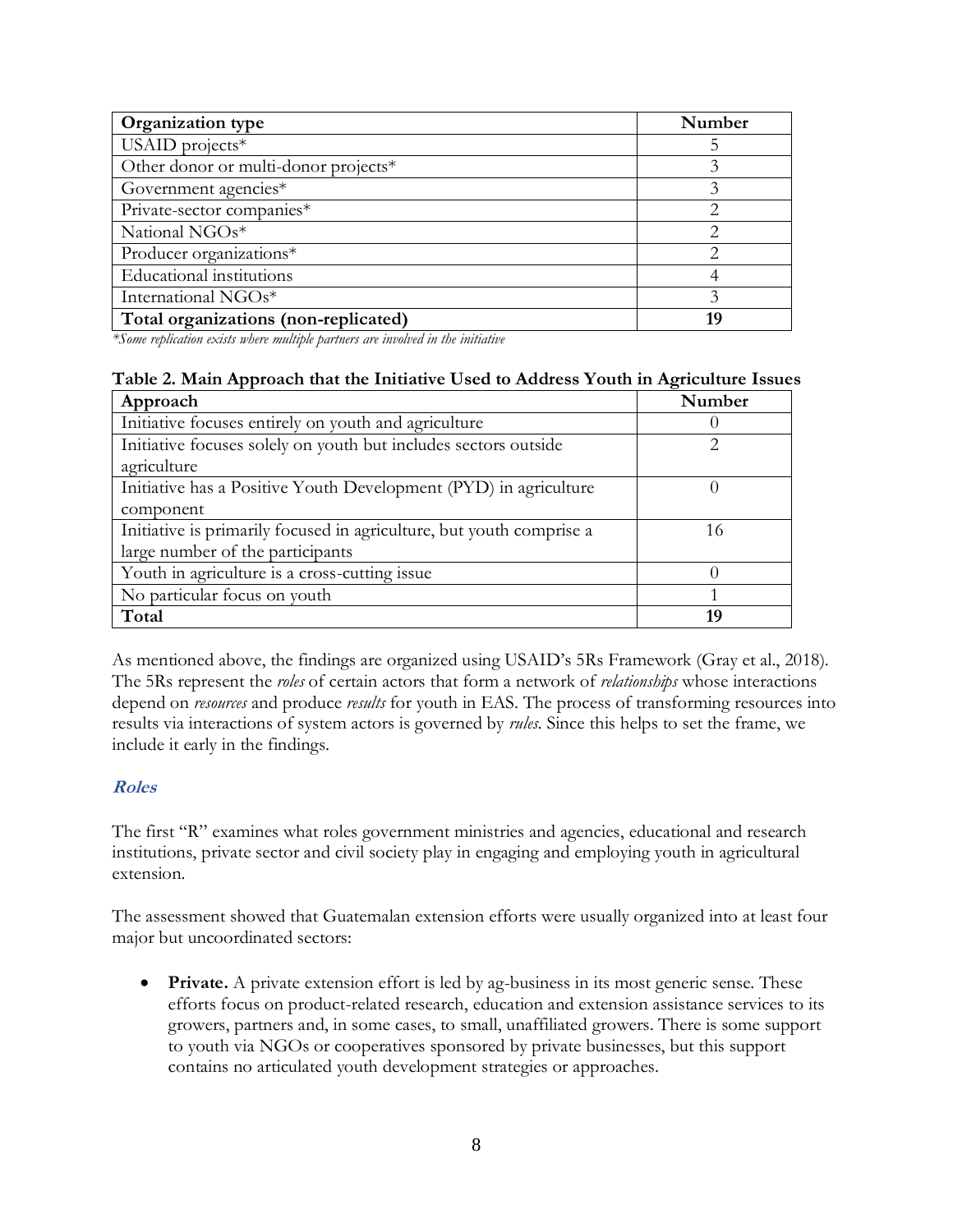- **Public.** A public extension system led by MAGA. This system, which is currently being rebuilt, focuses on providing education services in the areas of rural agriculture, rural development, and rural home economics and health. The MAGA reports that education efforts with youth 13-years and older occur through its initiative *Estrategia para la Juventud Rural 2016-2010* (EJR) which has as one of its goals to restart 4-S/4-H agricultural clubs in rural Guatemala. Also, the EJR initiative reports sporadic coordination with the National Ministry of Education (MEN) and the Presidential National Youth Council (CONJUVE), which was developed by Guatemalan presidential order 114-97 (1997).
- **Higher Education Institutions**. This system is led by the National University of San Carlos and other private education institutions and regional centers. The main thrust of public and private university efforts with youth is to provide university students with educational opportunities via practicums, thesis writing, medical practice clinics, and public health outreach. Interviews with faculty at these institutions revealed that while university students were technically defined as youth (under age 25) and many of the services (e.g. teacher, health and dental practicums) were with children; there was no formal integration of youth development/Positive Youth Development (PYD) in their programs.
- **Nongovernmental Organizations.** NGOs are providing much of the research, evaluation, education, and outreach for rural communities in Guatemala. These organizations provide much of the on-the-ground services to youth and their families via a whole range of projects. While several of the NGOs were familiar with and used PYD in non-agriculture children and youth projects, PYD was not part of their EAS work.

The assessment further suggests that while Guatemala extension works with a large number of youth (under age 25), there is very little actual youth development work happening for ages 13 to 25; and almost no work happening for youth under 13. For example, interviewees did not characterize any of the extension programs reaching youth as "youth development programs;" instead they labeled them as extension programs in agriculture, home economics and rural development programs that happen to reach youth between the ages of 13-25. Youth development (also called positive youth development or PYD) is defined as "an intentional, prosocial approach that engages youth within their communities, schools, organizations, peer groups, and families in a manner that is productive and constructive; recognizes, utilizes, and enhances young people's strengths; and promotes positive outcomes for young people by providing opportunities, fostering positive relationships, and furnishing the support needed to build on their leadership strengths" (Youth.gov, 2019).

Some interviewees remembered 4-H Clubs (called 4-S in Guatemala) which served as the primary PYD extension delivery system in Guatemala before 1989 but could not describe their philosophy, methods or any of the core components. In only two instances did the traditional definition of youth development or PYD arise; however, the description came from staff working on USAID extension development projects or had been working with extension programs in the United States. When probed further, some interviewees articulated that many children in rural areas were treated as adults due to their presence in the agricultural labor force. This response is supported by international data on child labor in Guatemala, which states that 6 percent of children 6-14 are in the workforce; of those, 59 percent are in the agricultural sector. Also, children as young as five years old work in coffee fields picking coffee beans and mixing and applying fertilizer (Bureau of International Labor Affairs, 2017).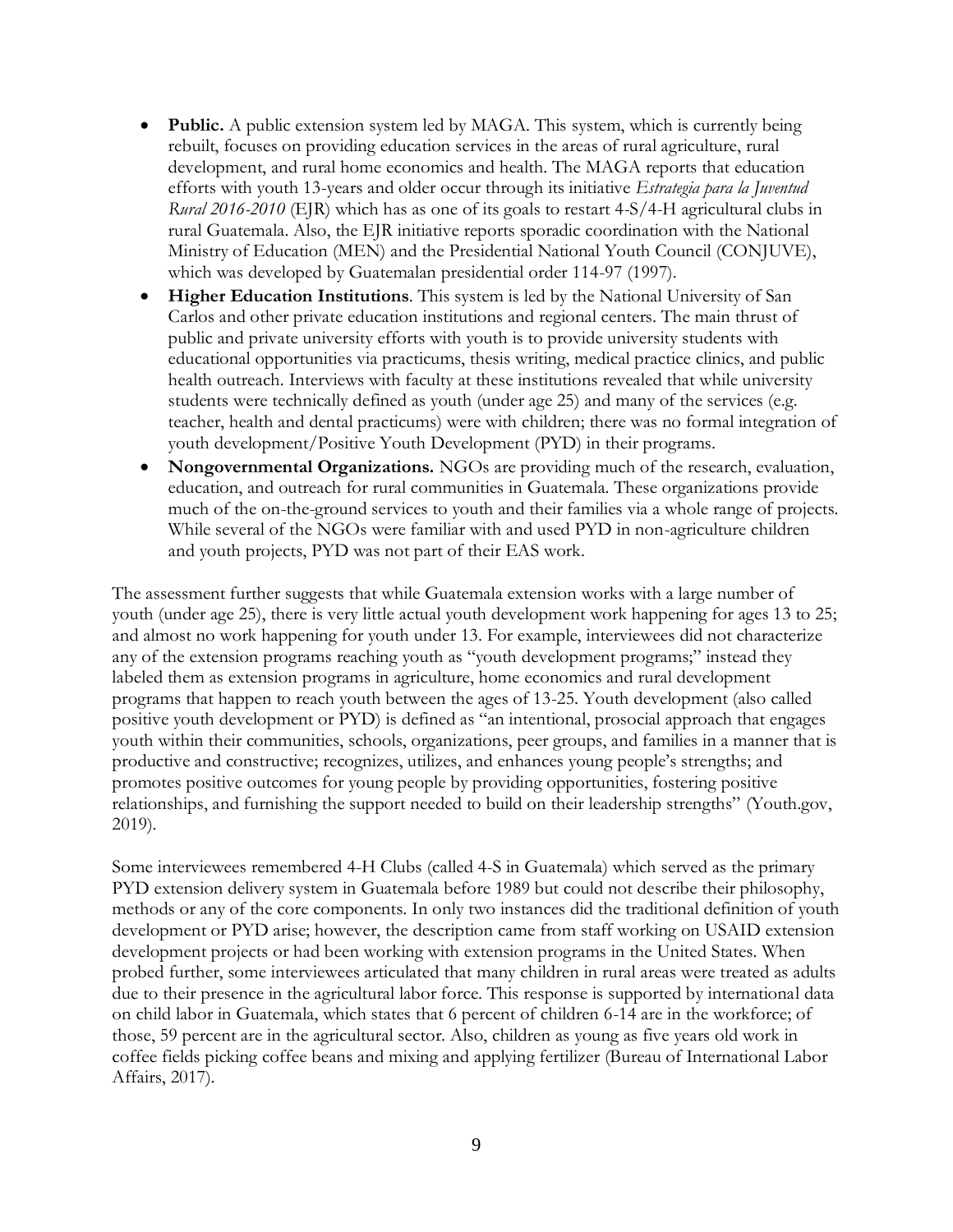A newer development is a US Feed the Future grant partnership between Counterpart International, *Sistema Nacional de Extensión Rural* (SNER) and San Carlos National University with the goal of reestablishing a functioning national rural extension system and training Ministry of Agriculture extension agents, community promoters and community members on various agricultural techniques; improving the ability of local communities to increase their agricultural production and improve their livelihoods. The initiatives current work includes the creation and implementation of an 8-month (160 hours) Rural Extension Certificate Program. The certificate training is designed to support extension professionals in the areas of extension strategy, production technology, the environment, socio-economics, and food security and nutrition; however youth development is not currently part of the program. Training is provided by Guatemalan national and US faculty from Universidad de San Carlos, Michigan State University and the University of California, Davis. This initiative also supports SNER to strengthen the Rural Development Learning Centers (CADERs). CADERs are training centers comprised of organized community members that are coordinated by rural agricultural promoters. The rural agricultural promoter is a community member who has demonstrated leadership in guiding rural development and serves as a liaison between the community and the extension agents.

#### <span id="page-9-0"></span>**Rules**

Another of the five "Rs" asks what are the rules under which the system functions such as national policies and strategies that serve to enable or prevent youth's inclusion in EAS, and are the key actors able to modify the rules that affect them in a way that make their programs more impactful?

Guatemala's national extension system has its origins in the 1950s with support from the United States and Europe. In 1985, the CGIAR reported that the "National [extension] Agricultural Research System of Guatemala appears to be well-organized" (Stewart, 1985). This included a robust 4-S Youth Development Program (4-H in the United States) in selected rural regions of Guatemala. These 4-S programs focused on rural youth who had left school and provided training in agriculture and home economics. The extension system changed in 1998 with an international effort to move rural extension efforts from the public sector to private companies (Foundation, 2015; GFRAS, 2012; Manfred Melgar-Padilla, Simona Torretta, Ileana Grandelis, Claudia Alfaro, 2016; Ramiro Ortiz, Ottoniel Rivera, Israel Cifuentes, 2011; Stewart, 1930). Shortly after the 1998 restructuring, the extension system in Guatemala collapsed (Ramiro Ortiz, Ottoniel Rivera, Israel Cifuentes, 2011), leaving in its place at least four distinct (public, private, higher education, and NGO) but uncoordinated extension efforts which are in place currently (see above under roles).

In 2008 the Guatemalan National Congress chartered a Commission within the Ministry of Agriculture to explore the feasibility of reestablishing a public extension system. In 2010, Federal Administrative Rule 338-2010 (2010) developed a new structure for extension by creating a new MAGA department, the Coordinación Regional y Extensión Rural (DICORER). The new schema provided for the creation of 340 municipal-level extension agencies called the Agencias Municipales de Extensión Rural (AMER); however, the effort stalled in 2012 with a change of political parties at the national level. In 2014 the Rule 338-2010 (2010) was federalized and renamed El Sistema Nacional de Extensión Rural, and publicly funded. For the first time since the 1990s, MAGA was able to fund public extension consultants in the areas of rural development, home economics, and agriculture. Youth development was not one of the areas included in the funding (GFRAS, 2012; Ramiro Ortiz, Ottoniel Rivera, Israel Cifuentes, 2011).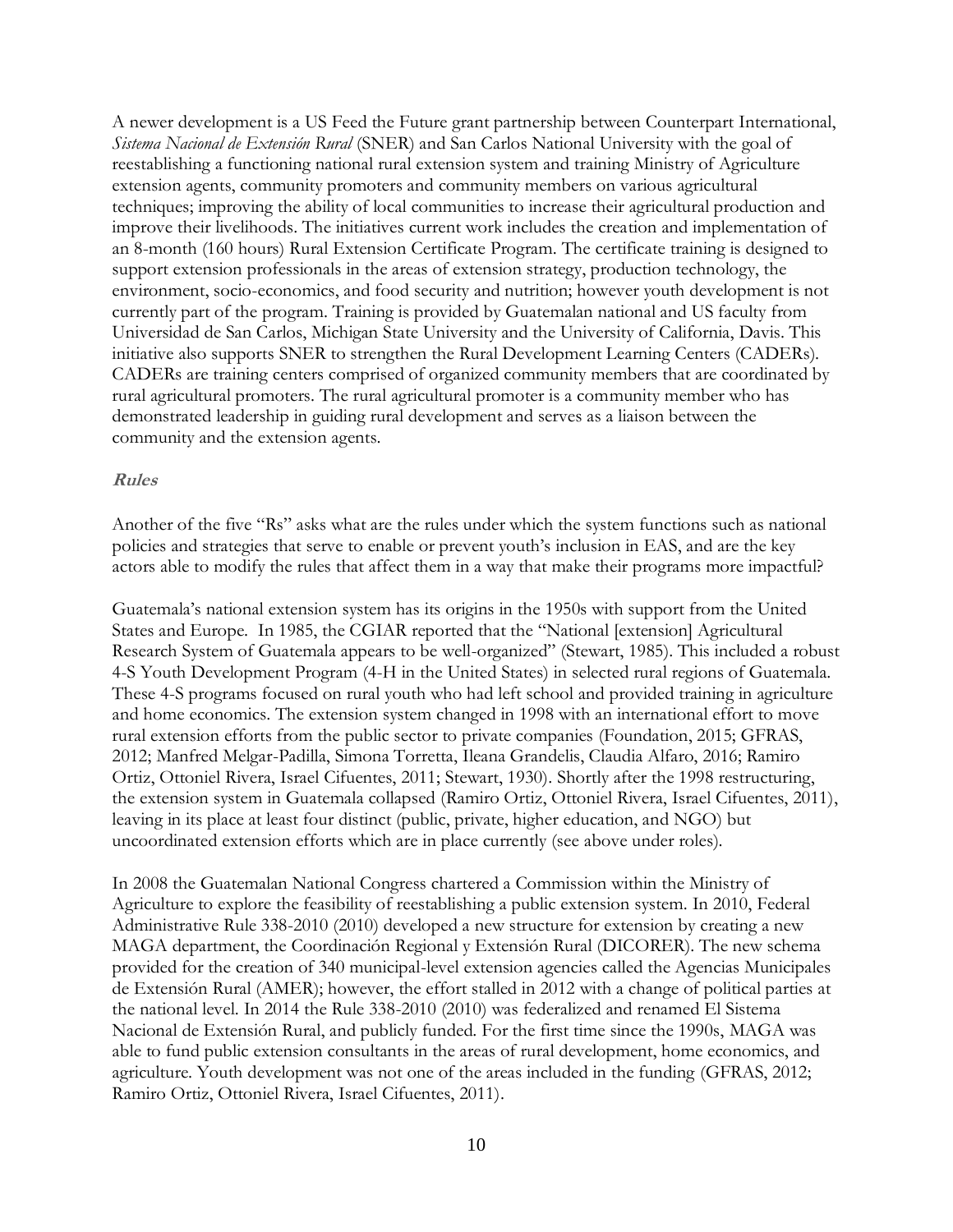In 2014, USAID granted Counterpart International (a nonprofit international development organization), a five-million 3-year Food for Progress award to support the SNER in 93 of the 340 municipalities in Guatemala. These municipalities were prioritized under the Government of Guatemala's Zero Hunger Program to address chronic malnutrition and poverty. All the municipalities are in the highland Departments of Quetzaltenango, Quiche, Totonicapán, San Marcos, and Huehuetenango, all within the U.S. Feed the Future initiative. Concurrently, in 2014 Counterpart International partnered with SNER and San Carlos National University to design a Certificate Program in Rural Extension. A review of the program's curriculum revealed that it covers institutional strategy, extension methodologies, home economics, production technology, the environment, and food security and nutrition. Training in youth development (PYD) is not currently part of that program. The training is carried out by both national and US professors from various collaborating universities, including Michigan State University and the University of California, Davis. USAID's support for SNER also includes strengthening the CADERs. CADERs are training centers comprised of organized community members that are coordinated by Rural Agricultural Promoters (RAPs). The RAPs are local community members who have demonstrated leadership in guiding rural development that can serve as a liaison between local communities and the MAGA extension agents (Manfred Melgar-Padilla, Simona Torretta, Ileana Grandelis, Claudia Alfaro, 2016; USAID, 2012a).

In addition to the issues mentioned above, interviewees reported that the following law and policy issues provide contextual headwind or drag on youth in EAS in Guatemala.

- **Food Safety and Nutrition:** Guatemala's Food Security Plan for the Western Highlands (PLANOCC), which was approved in 2002 and revised in 2005 by the National Food Security and Nutrition Council (CONASAN), places nutrition and food safety as a primary focus of work for the public sector. These efforts are the canvas upon which EAS youth development will be projected over the next few years. One example is that many of the nutrition programs are targeting schools and families with small children.
- **Safety and Wellbeing:** Most community members interviewed in the assessment reported that criminal activity, particularly narco-trafficking groups, gangs, and other organized crime, has risen significantly and represents one of the most severe threats to stability since its 36 plus year armed conflict which ended in 1996. In 2018 the United States Department of State designated Guatemala a "Critical Threat Area" which means that the country is ranked in the top 10 most dangerous countries in the world due to its extreme levels of crime and almost complete impunity for the committing of those crimes (CIA, 2019; OSAC, 2018). Due to a lack of educational and job opportunity, rural youth in Guatemala are particularly vulnerable to the lure of organized crime groups and the push to emigrate legal and illegally to Mexico, the United States, and Canada.
- **Decentralization Efforts:** National and municipal government officials and NGO staff reported cautious optimism regarding government decentralization efforts which are slowly reviving the creation of 340 municipal-level extension agencies called the *Agencias Municipales de Extensión Rural* (AMERs). Administrative Order 14-2002 (2002), General Decentralization Law requires that the national government gradually surrender policymaking and administrative authority to municipal governments. That stated, most interviewees reported that a significant area of concern is that public extension staff are being co-located in municipal buildings, where they may be susceptible to politicization due to the very high levels of corruption and nepotism present in local government.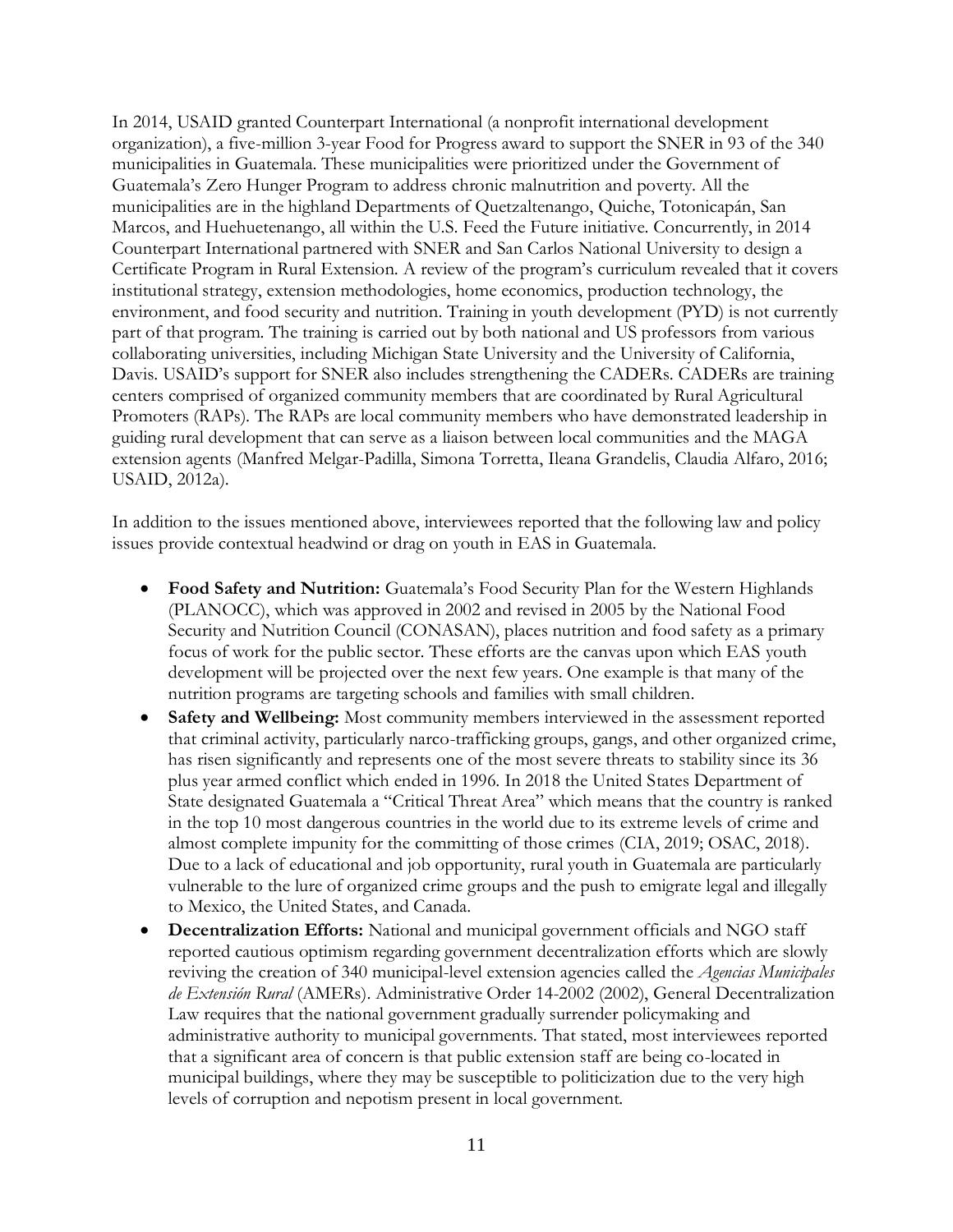**Civil Service Law:** General relations between the administrative government and its employees are governed by the Civil Service Law, decree 1748 of Congress. All interviewees reported that politicization in hiring, nepotism, and corruption in the public extension system was a primary reason for the lack of progress in hiring qualified extension agents. Guatemala scored 27 points out of 100 on the 2018 Corruption Perceptions Index reported by Transparency International. Also, all interviewees reported that the overuse of short-term consultant contracts, rather than full-time appointments, had created a significant human capital loss in public extension programs. This was due to the instability of the work, the lack of benefits and labor protection and program/contracting delays that caused an environment where consultants had to complete full year work-assignments in as little as two months.

### <span id="page-11-0"></span>**Relationships**

The third "R" from the framework looks at the relationships between players and to what extent do they collaborate or overlap their programs.

The assessment surfaced a high level of project person-to-person partnering between extension stakeholders and sectors (i.e., NGOs, higher education, public and private organizations). However, there appears to be little sustainable systemic coordination among entities, which leads to competition or overlap in some regions of the country (i.e., the Guatemalan highlands) while leaving other areas unserved. Public institutions, while improving, still work independently with little to no sustainable coordination. For example, there was little to no interconnection between CONJUVE, MEN, and the extension programs provided by MAGA as related to extension programs that had a focus on youth. That said, coordination does exist between MAGA and private entities like the company Popoyán and agricultural cooperatives such as Fedecocagua which provide extension services to their producers and laborers. In addition, MAGA reported strong support for the Rural Extension Certificate Program supported by the SNER and San Carlos National University partnership.

The area of public agriculture research is led by the Instituto de Ciencias y Technologia Agricolas (ICTA) which is part of MAGA. Due to a lack of funding since the late 1990s, the ICTA changed its model from generating agricultural research to distributing research conducted by other entities. Interviews with stakeholders and document reviews also revealed a lack of youth or PYD focus to ICTA's work. When it comes to university extension research, interviewees reported that their structures were ineffective in infusing extension research within and for local programs. Due to the lack of university-level funding and coordination, most university research is driven by bachelor and master-level university students conducting thesis studies for graduation. The lack of coordinating systems, such as public-research databases, means that in most instances, studies completed by graduating students remain unknown and unused by the community. Furthermore, since this kind of research is driven by student or faculty interests rather than community needs, it remains mostly disconnected from the needs of rural, vulnerable, and indigenous communities.

Two private universities (Marroquin and Rafael Landivar) provide some bachelor's degrees in agriculture, while the National University of San Carlos has been the primary producer of agricultural degrees and is currently working on a certification program for extension professionals. High school technical programs (e.g., *Perito Agronomo*) also provide a reliable vehicle for entry-level training into extension. It is notable that most extension initiative staff (from all sectors) interviewed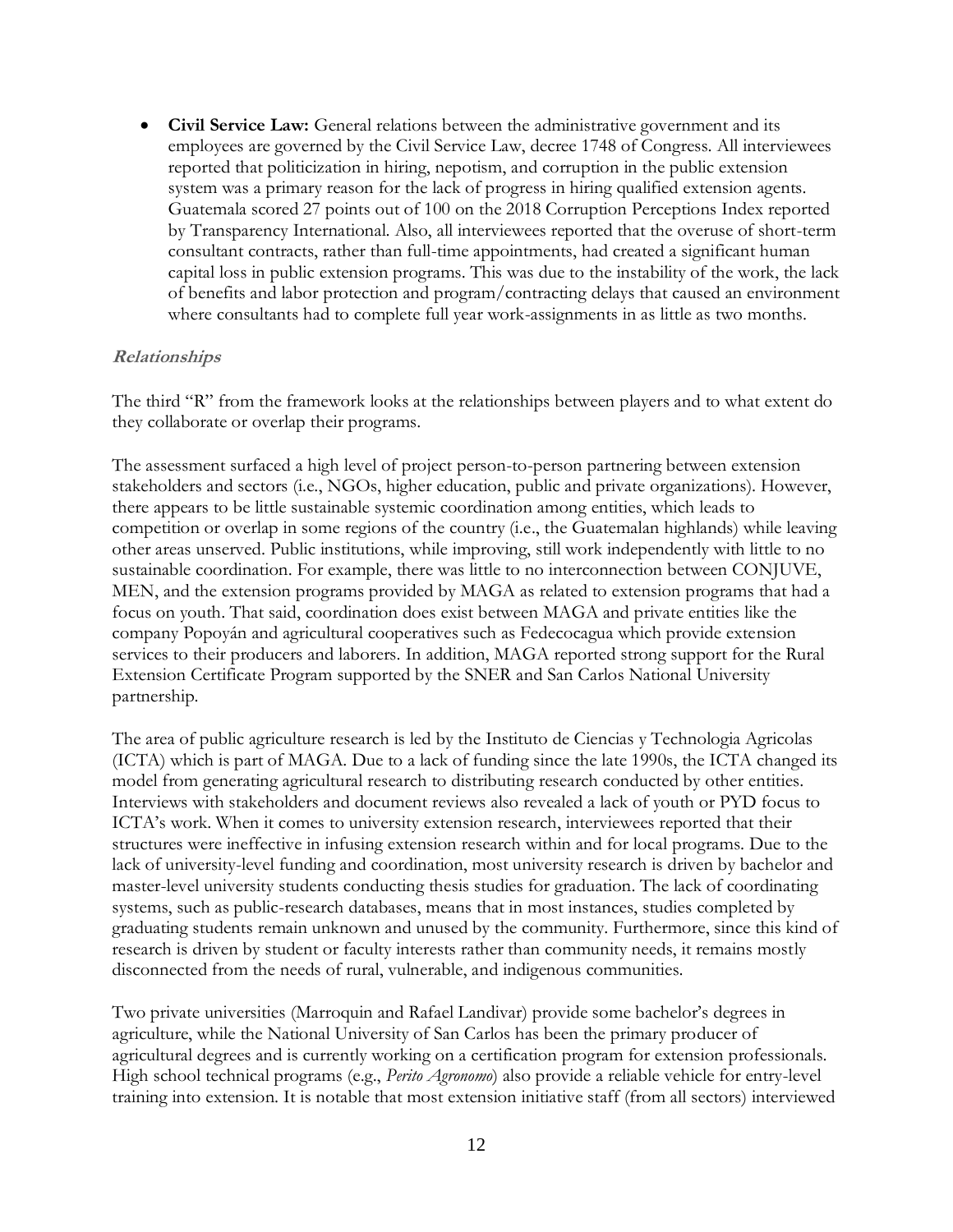reported attending one or more of these programs. These are supported or continued by many public and private pre-university training programs and institutions (e.g., *certificados, diplomados, tecnicos*). None of the pre-university programs reviewed mentioned PYD or youth development skills in their curriculum.

## <span id="page-12-0"></span>**Resources**

The fourth "R" is concerned with what resources such as programs, institutions and budgets exist to support youth in extension programs and what are the capacities to engage youth.

Most funds for public extension in Guatemala come from the national general fund and thus subject to political moods and priorities. Guatemala also has a relatively low level of tax revenues (around 11 percent of GDP) with high levels of corruption, which siphon off available public resources. Government institutions responsible for education (including extension), security, health, nutrition and essential public services do not have the resources to address the challenges posed by increasing crime and violence, the country's high levels of child malnutrition and other health issues, or to foment the economic development needed to reduce the country's high levels of poverty. This means that extension for youth in Guatemala is not currently a national priority.

Foreign aid to Guatemala comes mostly from Europe and the United States. According to the US Office of Management and Budget, the US alone appropriated over 120 million dollars in 2018. Guatemala also hosts the highest number of foreign NGOs out of any Central American country with saturation on the Mayan highlands. It is notable that because the assessment of youth in EAS occurred the week following a presidential announcement that the United States would withhold funding to Guatemala, all interviewees reported a high level of anxiety regarding continued financing.

The interviewees identified other complementary organizational efforts that could serve as resources for extension youth development efforts in Guatemala. To be listed below, the program or projects had to: a) be mentioned by two or more of the interviewees, b) have a significant youth component to their work, c) not be profiled in other parts of this report. This list is not exhaustive and should be considered only as a starting point to the effort.

- **Clinton Foundation.** In 2013, the Clinton Foundation committed to funding the expansion of 4-H Youth Development Program in Nicaragua and Guatemala. This program built upon the successful 4-S model in Costa Rica, which aimed at empowering youth to reach their full potential through positive youth development and experience-based learning. Twenty-eight after-school clubs were founded in Guatemala from 2013 to 2014 with some 300-youth involved. As of 2018, only one club remained active.
- **Catholic Relief Services Guatemala (CRS).** CRS's Integral Childhood & Youth Development projects strive to create opportunities for children and youth, through holistic education and life skills formation that prepare them to earn sustainable livelihoods and to become the next generation of leaders in their communities.
- **U.S. 4-H Land-grant University Projects in Guatemala.** The Universities of Minnesota, Illinois, Missouri, and Tennessee reported nascent 4-H Youth Development projects with local Guatemalan NGOs and the National University of San Carlos. While in their early stages, these programs could be assets in the development of a future national system.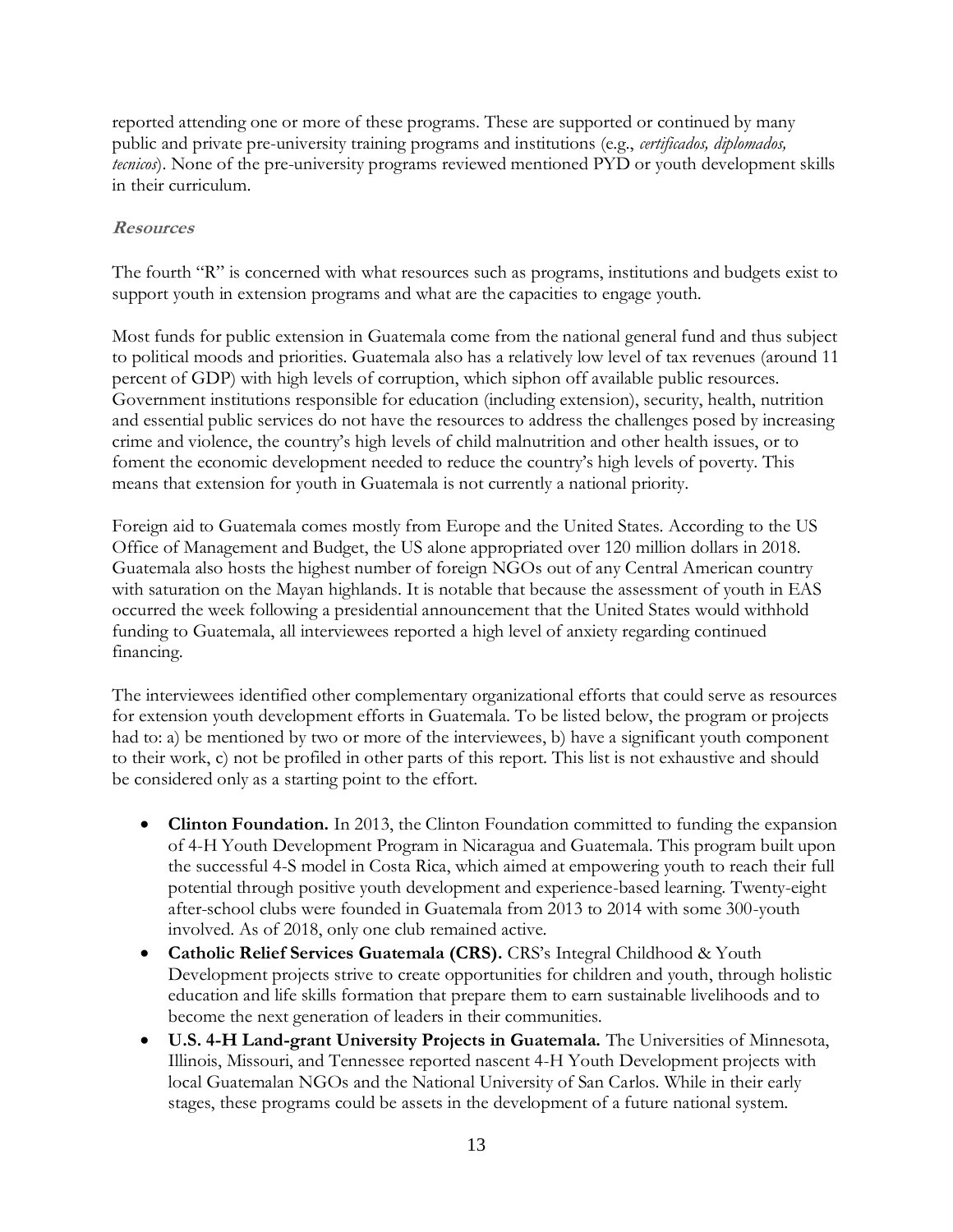- **Indigenous People's Engagement Strategy (USAID/Guatemala).** The Indigenous Peoples' Engagement Strategy is designed to dovetail with the overall USAID Guatemala strategy to support partnerships between indigenous entities, government and the private sector, and nongovernmental organizations within civil society; and increase awareness, knowledge, and recognition of indigenous peoples' rights, culture, history, and knowledge systems; and foment the participation of indigenous women and men in development interventions through USAID, implementing partners, and others. This strategy complements USAID's overall portfolio of activities which work to increase the self-reliance of indigenous people through inclusion in Guatemala's social, economic, and political systems.
- **MásRiego: Youth in Agriculture Initiative (USAID).** This project develops and implements holistic, business-driven solutions to increase the availability of drip irrigation, conservation agriculture, and improved water management, while addressing social inclusion, capacity, and asset building for all community members, especially women and youth, in Feed the Future zones of Guatemala.
- **World Vision Guatemala (WVG).** World Vision works in over 273 communities across Guatemala. WVG is providing support for community-based groups to create safe environments for children to live, learn, and play. WVG also partners with faith leaders and local municipalities to develop migration prevention plans, supporting individual children and their families via scholarships, skills training, connecting them with trustworthy community networks, and other social services. Of interest to this study was the project called "Puentes." Puentes is targeted at youth aged 15-24 living in the Western Highlands of Guatemala; experiencing poverty and violence; or lacking access to land, educational, and economic opportunities.
- **Peace Corps Guatemala.** Volunteers in Guatemala work with their communities on projects in health and youth development. During their service in Guatemala, volunteers conduct projects in Spanish and learn to speak local languages, including Ixil, Kaqchikel, K'iche, and Mam.
- **Fundación para el Desarrollo Integral (FUDI).** FUDI works to facilitate education and development to youth, families, and communities in poverty. FUDI supports rural development centers in Utz Samaj, Ag'-on-Jay and Ixoqi', where it promotes and facilitates program and projects in the areas of youth, family, and rural development.
- **Tribal Colleges and Universities Extension in the United States (TCUs).** There are 32 fully accredited TCUs in the United States with over 358 programs, including apprenticeships, diplomas, certificates, and degrees. TCUs extension programs are often the only postsecondary institutions serving indigenous peoples within some of the United States' most impoverished rural areas. This experience and their expertise in adapting extension to rural indigenous communities could be leveraged to support the creation of culturallyrelevant efforts in Guatemala.

## <span id="page-13-0"></span>**Results**

The final "R" looks at what has worked thus far and what gaps emerge from existing results that could be addressed by a DLEC engagement (pilot activity) in the country.

Results of youth and agriculture programs and projects in Guatemala are often expressed in terms of outputs such as the number of participants or programs. For example, the SNER reported that in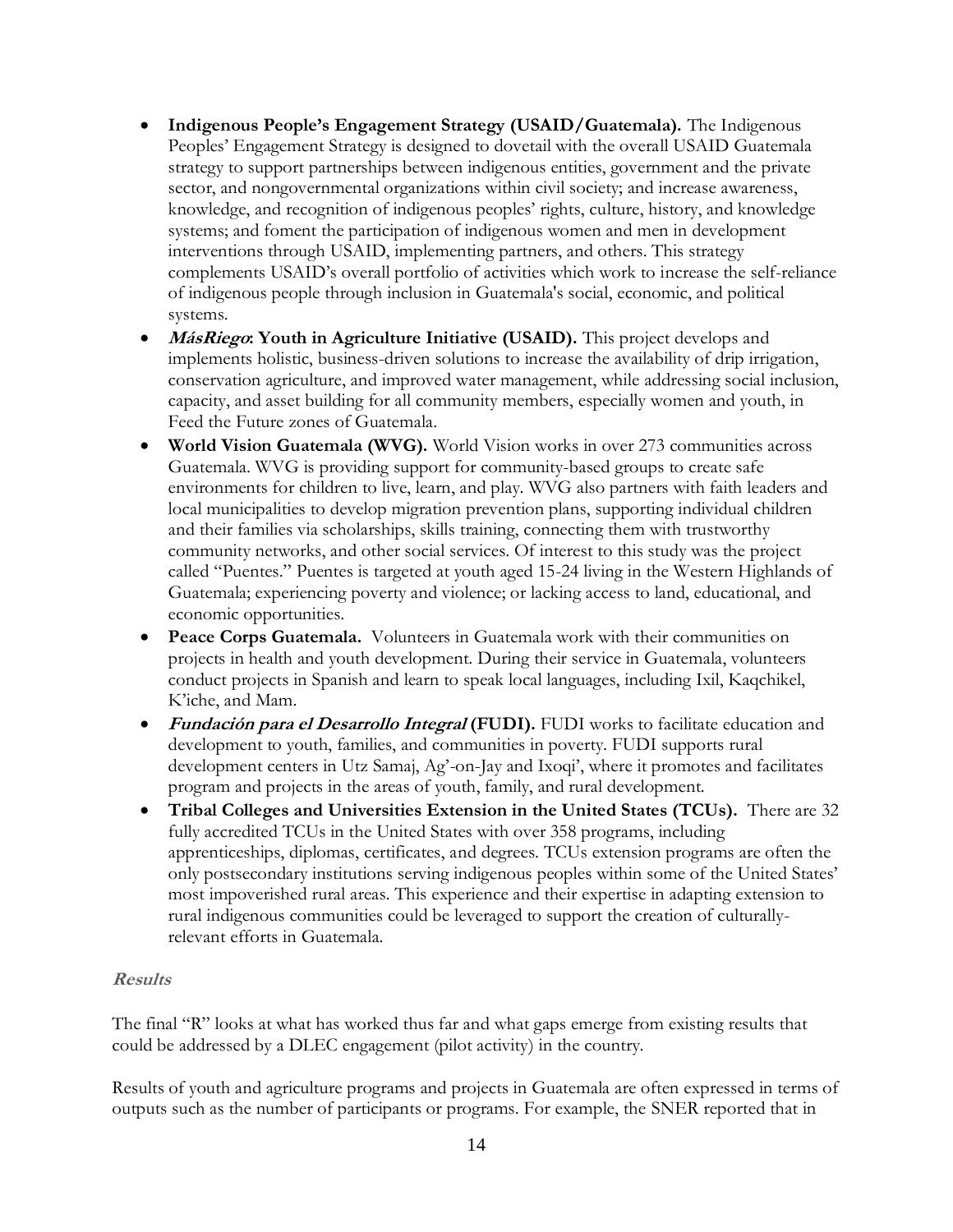2014, it established 334 extension offices, hired 900 extension agents, and served 173,777 families. However, we were not able to find results expressed in terms of program outcomes such as numbers of youths who got jobs or started enterprises following training. Furthermore, little to no data were available on program impacts for youth at the community, municipal, or national level. For example, we do not know how rural youth extension programs in Guatemala improved social indicators like youth educational attainment, health, wellbeing, career success, or entrepreneurship.

## <span id="page-14-0"></span>**Conclusions and Recommendations**

This assessment finds several assets and gaps that represent opportunities for action in the efforts to redevelop a strong and coordinated EAS system that includes youth as providers and clientele in Guatemala. The following are entry points or assets that could be capitalized upon in order to further the improvement and success of PYD in extension programs:

- 1. The continued commitment of the government of Guatemala to decentralize extension services.
- 2. The continued commitment of USAID to support the redevelopment of an EAS in Guatemala.
- 3. The continued commitment of the government of Guatemala to make extension staff fulltime employees rather than contract workers.
- 4. The continued commitment of USAID to support youth and positive youth development in EAS.
- 5. The existence of a significant number of competent stakeholders in EAS, including national and international technical experts, educators, and researchers.
- 6. The existence of 15 universities (one public and 14 private) which could be harnessed as research and training infrastructure for youth extension programs.
- 7. The Rural Extension Certificate Program, which presents an opportunity for extension youth development staff professionalization.
- 8. The existence of new potential partners such as State Universities and Tribal Colleges and Universities that are part of the Land-grant system in the United States.

Based on those assets listed above, we provide recommendations for USAID Guatemala for supporting and strengthening the inclusion of PYD in extension in Guatemala. Please note that further validation of this assessment and its recommendation should be conducted with Guatemalan stakeholders before full implementation.

## <span id="page-14-1"></span>**Major Recommendation # 1: Help reposition extension as an apolitical delivery mechanism for practical knowledge (extension research, evaluation, and innovation) by strengthening the role of Guatemalan universities in extension youth programs.**

## **Why is this important?**

All of the interviewees stated that political forces were impinging on extension research, evaluation, and services in Guatemala. When extension is viewed as a political entity, local communities have less trust in their research and teaching. Depoliticalizing extension in Guatemala will be a significant hurdle which may not be possible to overcome if extension remains wholly located in MAGA.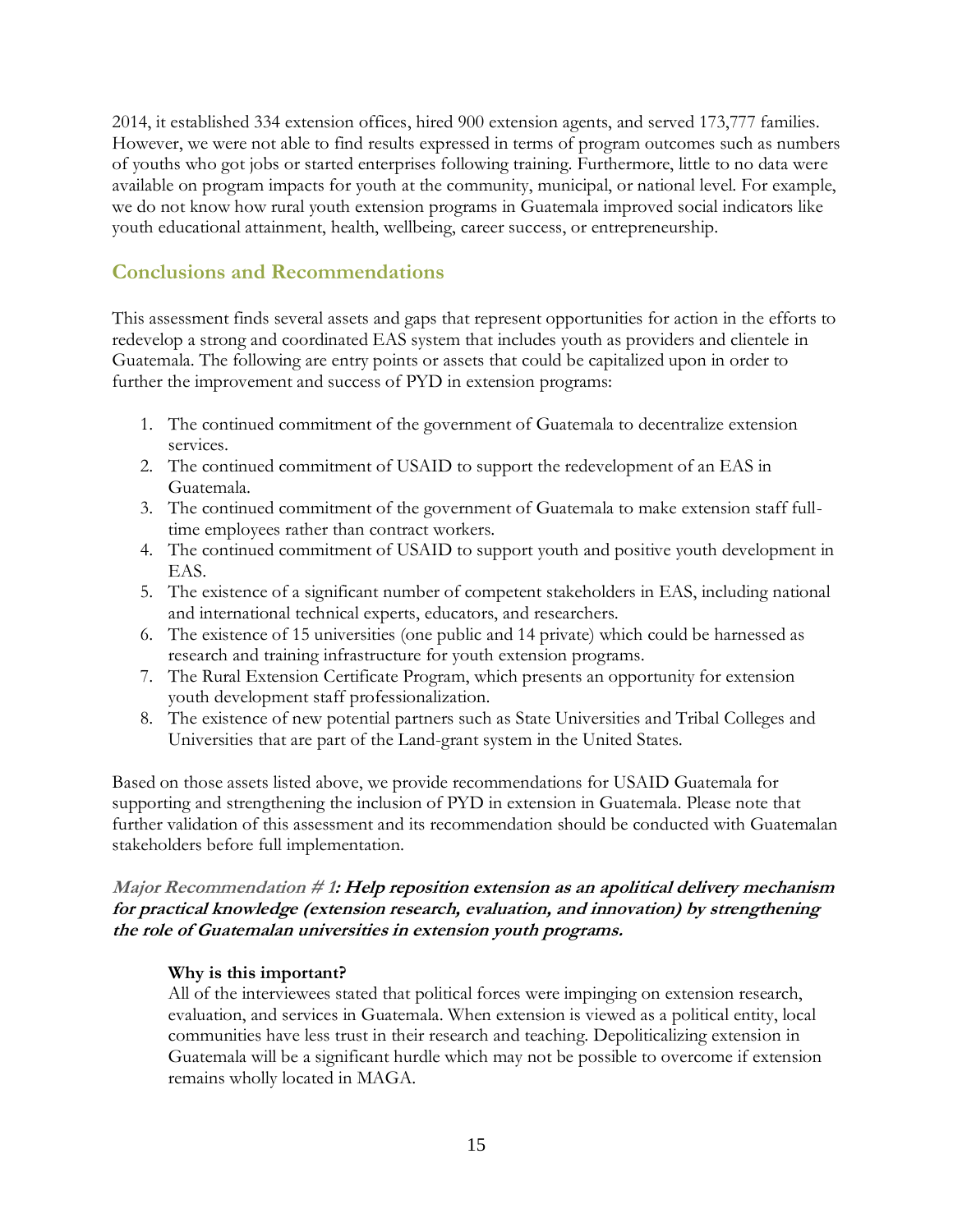#### **How could this be done?**

One possible solution would be to adopt the United States Department of Agriculture (USDA)/university partnership frame from the United States. In Guatemala, the MAGA could retain the overall authority of rural extension funding but transfer responsibility via partnership agreements for research, program evaluation, program development and implementation to the National University of San Carlos or other Guatemalan universities. This would have the simultaneous effect of depoliticizing the extension system, complying with the national governments' effort to decentralize (Administrative Order 14-2002), strengthen the universities' research capacity, and provide a vehicle for the professionalization of extension agents in Guatemala. USAID and MAGA could facilitate the development of a pilot or demonstration program in the area of youth development, where extension agents are hired, trained, and deployed to support local efforts like the CADER centers with local youth development research and evaluation efforts, researchbased programs, and training extension workers and volunteers. Other steps could include:

- **Strengthening public-private sector partnerships.** USAID Guatemala should continue to work to expand existing public-private partnerships based on more than a decade of substantial alliance-building experience. This effort should include supporting the CADERs which could serve in the role of local youth extension hubs.
- **Strengthen EAS evaluation and meta-evaluation systems.** Information on the results of agriculture projects programs and projects in Guatemala are often expressed in terms of outputs such as the number of participants or programs. Little to no data are available on the actual impacts on youth at the community, municipal, or national level. For example, we do not know how rural youth participation in extension programs affect improved social indicators such as educational attainment, health and wellbeing, career success, or business/farm startup. DLEC could facilitate information exchange, technical support, and training for lead extension stakeholder organizations (e.g., MAGA, Counterpart, Universidad de San Carlos) in the area of result-based and community outcome evaluation.

#### **Primary Actors:** MAGA and USDA

**Additional Assets:** DLEC, Counterpart, National Universities in Guatemala, land-grant universities in the United States (i.e., University of California at Davis, University of Tennessee, University of Illinois, University of Minnesota, University of Missouri)

## <span id="page-15-0"></span>**Major Recommendation # 2: Update Guatemala's National Agricultural Extension Strategy to infuse positive youth development knowledge and practice for extension staff working with youth in extension.**

#### **Why is this important?**

The PYD approach to engage youth within their communities, schools, organizations, peer groups, and families; recognizes and uses young people's strengths; and promotes positive outcomes for young people should be infused throughout the agricultural system through the Strategy. This is important because in rural Guatemala, indigenous youth begin work in agriculture around the age of five and compulsory education ends in the sixth grade. This means that extension youth development programs should begin as early as possible in order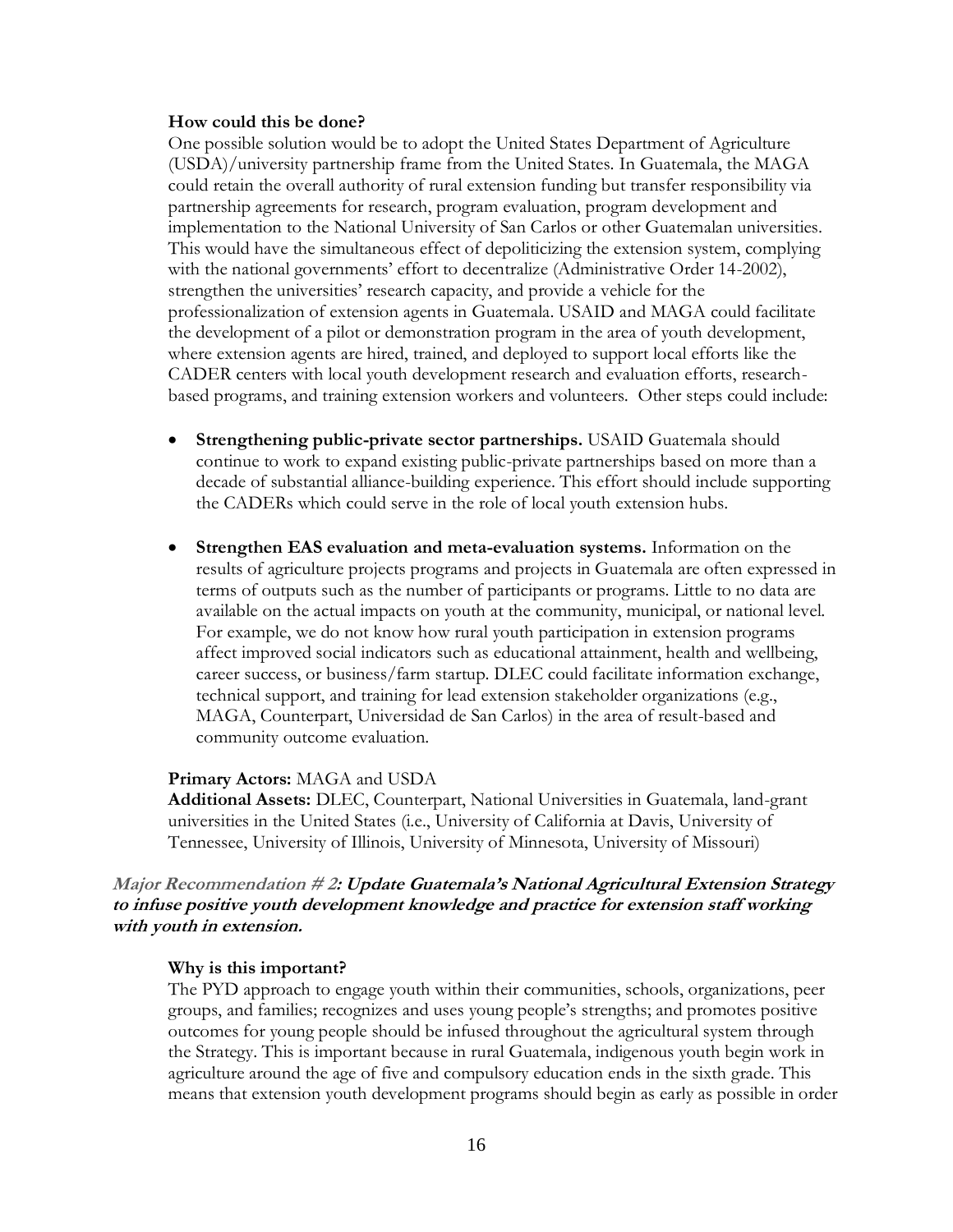to bridge the gap between the end of formal schooling and the youth's ability to gain formal employment and move toward self-sufficiency.

## **How could this be done?**

Because public extension efforts in Guatemala are still nascent, there is a limited window of opportunity to formally add a youth development priority area to the SNER via the National Extension Strategy. In addition, the following steps could be taken to support the effort.

- **Strengthen the existing relationship between the National University of San Carlos and the public extension (MAGA) system**. Most interviewees reported that efforts by the US Feed the Future Grant partnership between Counterpart International, SNER and San Carlos National University to create a Rural Extension Certificate Program in combination with MAGA's efforts to hire qualified full-time extension professionals are critical to the development of a sustainable extension system. These efforts, however, have three specific gaps: 1) the absence of youth development theory and practice in training, 2) the absence of programs for youth under the age of 13, and 3) inclusion of young women. This effort could address the gaps by facilitating the reestablishment of 4-S Clubs or other positive youth development programs targeting girls and youth under the age of 13. New programs should focus on PYD and hands-on pre-agricultural skills such as leadership development, healthy living, science, technology, and math. With assistance from DLEC, sustainable partnerships between Guatemalan programs and United States 4- H programs at individual land-grant universities could be leveraged to provide curriculum, educational materials, staff, and volunteer training.
- **Build a PYD extension system for youth under 13 years of age.** This can be done by capitalizing on existing partnerships to expand the Rural Extension Certificate Program to cover positive youth development based on current 4-H PYD research. 4-H serves in the United States as a model program for the practice of PYD by creating positive learning experiences; positive relationships for/and between youth and adults; positive, safe environments; and opportunities for positive risk-taking. These efforts, however, would need to be inclusive of young women and indigenous populations via culturally-relevant practices. In the late 1800s, extension workers in the Midwest of the United States learned that adults in farming communities did not readily accept new agricultural developments from the university or government. In their efforts to fulfill their land-grant mandate, they turned to young people who were open to new thinking, would experiment with new ideas and share their experiences with the adults in their lives. In this way, 4-H was established as a conduit to introduced new agriculture technology to rural communities in the U.S. The idea of practical and "hands-on" learning came from the desire to connect university education to country life. DLEC could provide a link to USDA National Institute of Food and Agriculture, 4-H National Council and individual state 4-H programs at US Land-grant universities with the intention of leveraging research, research-based curriculum, educational materials, staff, and volunteer training in support of Guatemalan PYD efforts.

**Primary Actors:** MAGA, USDA, and Counterpart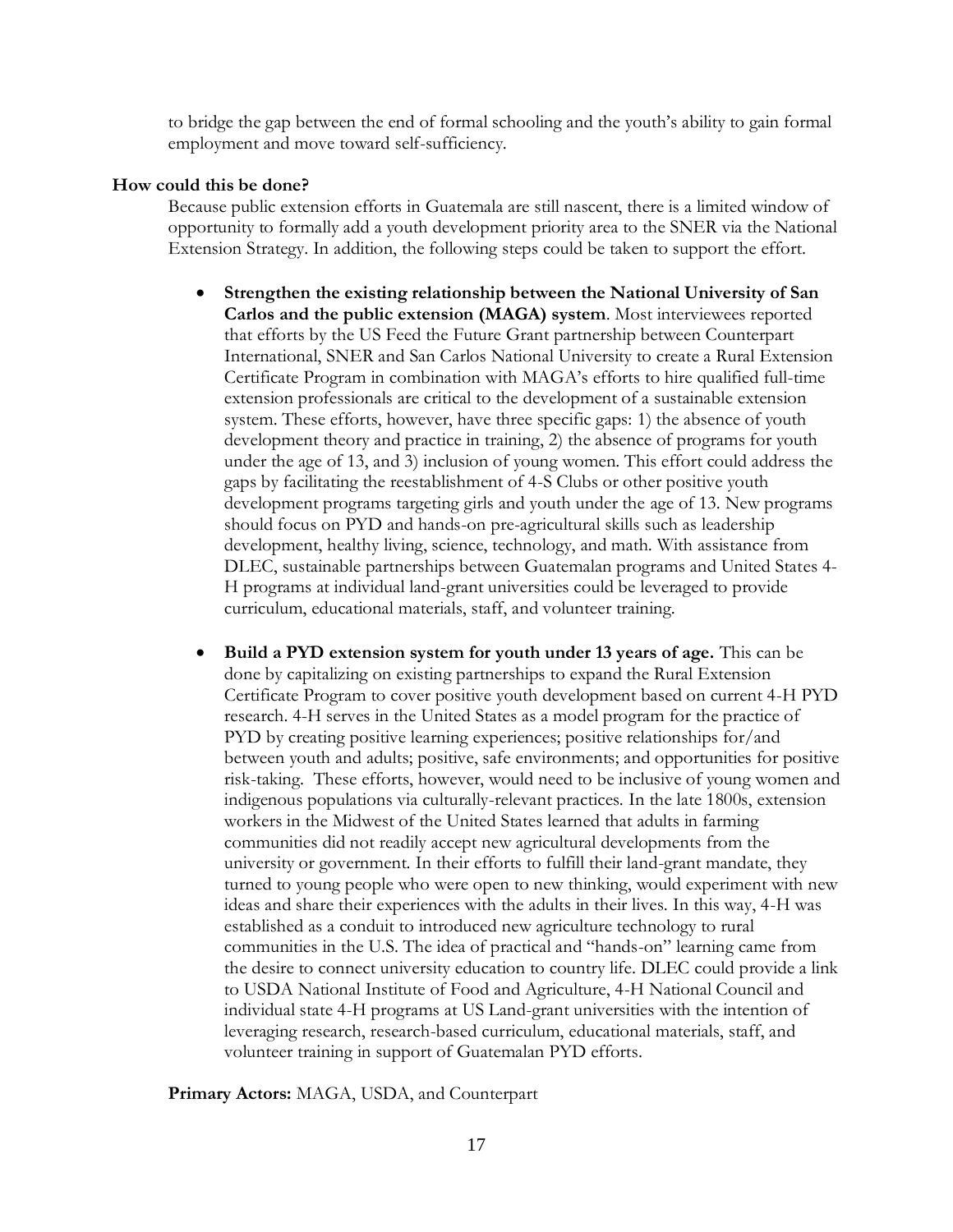**Additional Assets:** DLEC, US National 4-H Council, national universities in Guatemala, Land-grant universities in the United States (i.e., University of California at Davis, University of Tennessee, University of Illinois, University of Minnesota, University of Missouri)

## <span id="page-17-0"></span>**Major Recommendation # 3: Strengthen engagement with marginalized populations such as women and indigenous communities.**

### **Why is this important?**

The map of indigenous populations of Guatemala closely aligns with the areas with the country's highest rates of poverty, illiteracy, infant and maternal mortality, and chronic malnutrition (USAID, 2019). Gender inequality gaps are present in all sectors and domains (Landa Ugarte et al., 2018; Youth and Gender Justice Project, 2017). For example, in 2016, only 89 percent of girls who enrolled in primary school graduated from  $6<sub>th</sub>$  grade, and the net enrollment rate for middle school  $(7<sub>th</sub>$  to  $9<sub>th</sub>$  grade) was merely 43 percent (USAID Guatemala, 2018; World Bank Group, 2016). Furthermore, in 2017, Maya Families, a Guatemalan NGO, reported that their research showed that only 25 percent of all indigenous girls in rural areas remain in school past the age of 16. Since women and the indigenous population comprise such a large part of the population in Guatemalan rural areas, a sustainable rural economy is not possible without their full participation (The World Group for Indigenous Affairs & (IWGIA), 2019).

#### **How could this be done?**

Both USAID and MAGA have designated women and indigenous populations as priorities (Landa Ugarte et al., 2018; USAID, 2019; Youth and Gender Justice Project, 2017). PYD, as an intentional approach to engage youth productively in their communities, lends itself to the following approaches:

• **Strengthening engagement with indigenous young persons.** Engagement with indigenous youth must be strengthened for Guatemala to fulfill true national potential and achieve self-reliance and to mitigate migration to urban centers and North America. Guatemalan indigenous people have a rich history and culture, and in-depth knowledge of their country. Empowering and strengthening indigenous institutions and celebrating and recognizing the rights, history, culture, knowledge, and language of indigenous communities is key to advancing Guatemala's development (Briggs, Krasny, & Stedman, 2019; USAID, 2019). This will mean making any youth development programs culturally-relevant to indigenous populations. This could be supported by creating stronger cross-national linkages between USAID indigenous Peoples' Engagement Efforts, Native American and Tribal Land-grant Colleges in the United States and future Guatemalan youth extension efforts. This experience and their expertise in adapting extension to rural indigenous communities could be leveraged to support the creation of culturally-relevant efforts in Guatemala. DLEC could facilitate online and in-person information and training exchanges between Guatemalan EAS and TCUs in the US in the area of culturally-relevant extension youth development services. The effort would also need to be supported on the ground by working with municipal programs, institutions of higher learning and indigenous leadership to create leadership and service opportunities for young people.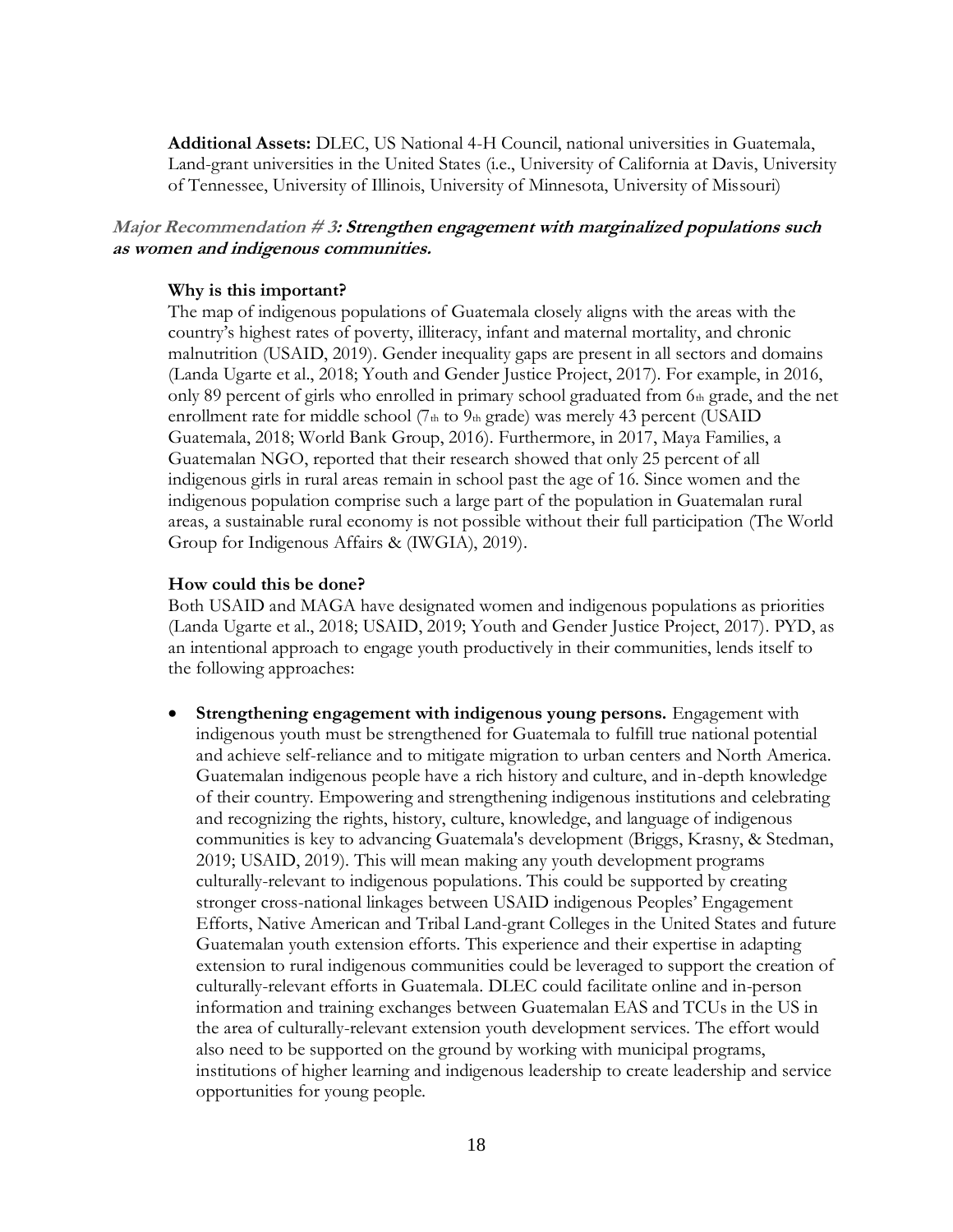• **Support women and youth-centered leadership development opportunities concurrently.** Many Guatemalan women and children work in agriculture as unpaid family workers and as day laborers. Increasingly, young women are also farmers but face several gender-based barriers, including limited access to property ownership, which makes it more difficult for them to acquire credit (GFRAS, 2012; Hallman, Peracca, Catino, & Ruiz, 2007; Landa Ugarte et al., 2018; Youth and Gender Justice Project, 2017). Biases against women participation as members in farmer groups or cooperatives discourage their presence in decision-making positions within the groups. Gender barriers also restrict their access to inputs, information, and markets. While the barriers to participation for rural women, both politically and economically, cannot be countered merely through training or programming, a targeted initiative using the CADER centers to train local women as certified extension youth development professionals could be coupled with MAGA hiring preferences to restart youth development programs under the age of 13. Because of the history of exclusion, isolation, and lack of experience in dealing with national institutions women could use these youth development positions as an entry point for women into public service, long-term employment or higher education.

#### **Primary Actors:** MAGA, USDA, DLEC, and TCUs

**Additional Assets:** National Universities in Guatemala, NGOs working in the highlands in Guatemala, Municipal Government, The International Work Group for Indigenous Affairs (IWGIA), UNESCO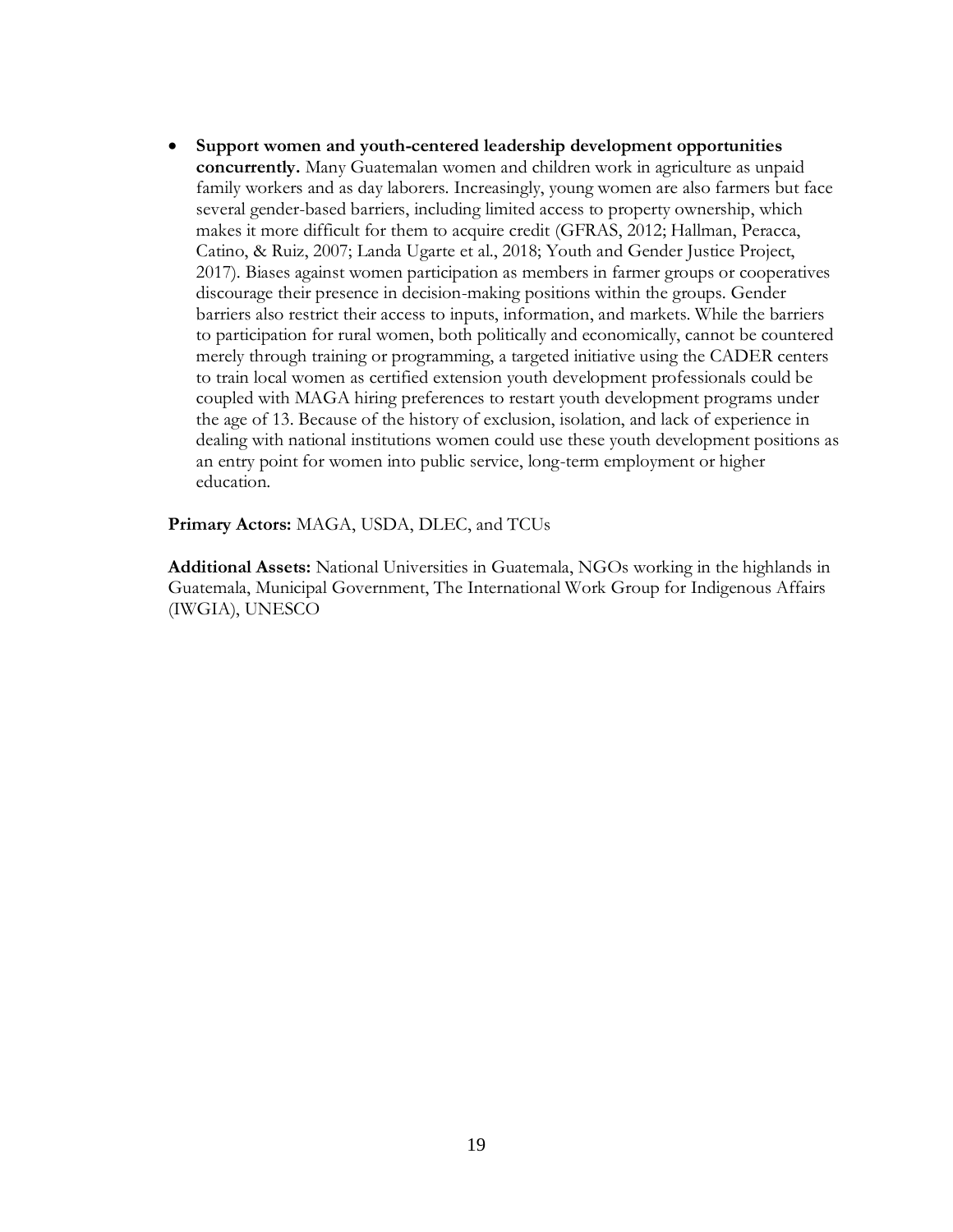## <span id="page-19-0"></span>**References**

- Briggs, L., Krasny, M., & Stedman, R. C., (2019). Exploring youth development through an environmental education program for rural indigenous women. *Journal of Environmental Education*, *50*(1), 37–51. https://doi.org/10.1080/00958964.2018.1502137
- Bureau of International Labor Affairs. (2017). *Guatemala, Findings, Child Labor*. Washington DC.
- CIA. (2019). Guatemala Profile. Retrieved from CIA World Factbook Guatemala website: https://www.cia.gov/library/publications/the-world-factbook/geos/gt.html

Foundation, C., (2015). Clinton foundation. Retrieved from About us website: https://www.clintonfoundation.org/clinton-global-initiative/commitments/4-h-centralamerica-growing-next-generation-leaders

- GFRAS. (2012). Retrieved from http://www.g-fras.org/en/world-wide-extension-study/centralamerica-and-the-caribbean/central-america-list/guatemala.html
- Gray, J., D. Grover, and S. Rivas. (2018). Local Systems Framework Learning Note and Presentation - Experiences from the USAID/Honduras Funded Transforming Market Systems (TMS) Activity. Tegucigalpa: Dexis Consulting Group, ACDI/VOCA, USAID/Honduras.
- Hallman, K., Peracca, S., Catino, J., & Ruiz, M. J. (2007). Assessing the multiple disadvantages of Mayan girls: The effects of gender, ethnicity, poverty, and residence on education in Guatemala. *Promoting Healthy, Safe, and Productive Transitions To Adulthood*, (16). Retrieved from https://s3.amazonaws.com/academia.edu.documents/32886541/211.pdf?AWSAccessKeyId= AKIAIWOWYYGZ2Y53UL3A&Expires=1509742901&Signature=g7BJ%2BTzJOSvlphuL% 2F5BPq%2FERWiE%3D&response-content-disposition=inline%3B filename%3DMultiple\_Disadvantages\_of\_Mayan\_Female
- Landa Ugarte, A., Salazar, E., Quintana, M., & Herrera-Molina, R. (2018). *USAID/Guatemala Gender Analysis Final Report September 2018*. (September), 1–147.
- Manfred Melgar-Padilla, Simona Torretta, Ileana Grandelis, Claudia Alfaro, R. C.-A. (2016). *2016- 2020 Estrategia Para La Juventud Rural del Ministerio De Agricultura, Ganaderia y Alimentacion*. Retrieved from http://www.fao.org/fileadmin/user\_upload/FAO-
- countries/Guatemala/Publicaciones/Estrategia\_para\_la\_Juventud\_Rural\_Web.pdf
- OSAC. (2018). *Guatemala 2018 Crime & Safety Report*. Retrieved from https://www.osac.gov/pages/ContentReportDetails.aspx?cid=24030
- Ramiro Ortiz, Ottoniel Rivera, Israel Cifuentes, E. M. (2011). *Estudio de sistematizacion de buenas practicas de extension en Guatemala*. Guatemala City, Guatemala.
- Save the Children, & USAID. (2018). *Engaging Adolescents to Accelerate Progress on the First 1,000 Days*. Guatemala City, Guatemala.
- Schenck, L., (2011). *SMALL FAMILY FARMS COUNTRY FACTSHEET*. Retrieved from http://www.fao.org/family-farming/themes/small-family-farmers
- Stewart, N. R., (1930). *Extension Activities: England, Australia, France, Guatemala, Esthonia, Austria, the Soviet Union, and India*. Washington DC.
- Steward, R. (1985). Guatemala and the CGIAR Centers: A Study of their Collaboration and Agricultural Research. Washington, DC: The International Bank for Reconstruction and Development/The World Bank.
- The World Group for Indigenous Affairs, & (IWGIA). (2019). *The Indigenous Report, 2019*. Retrieved from https://www.iwgia.org/images/documents/indigenousworld/IndigenousWorld2019\_UK.pdf
- U.S. Department of Health & Human Services. (2018). *A Checklist for Putting Positive Youth Development*. Retrieved from https://www.hhs.gov/ash/oah/sites/default/files/pyd-tppchecklist.pdf